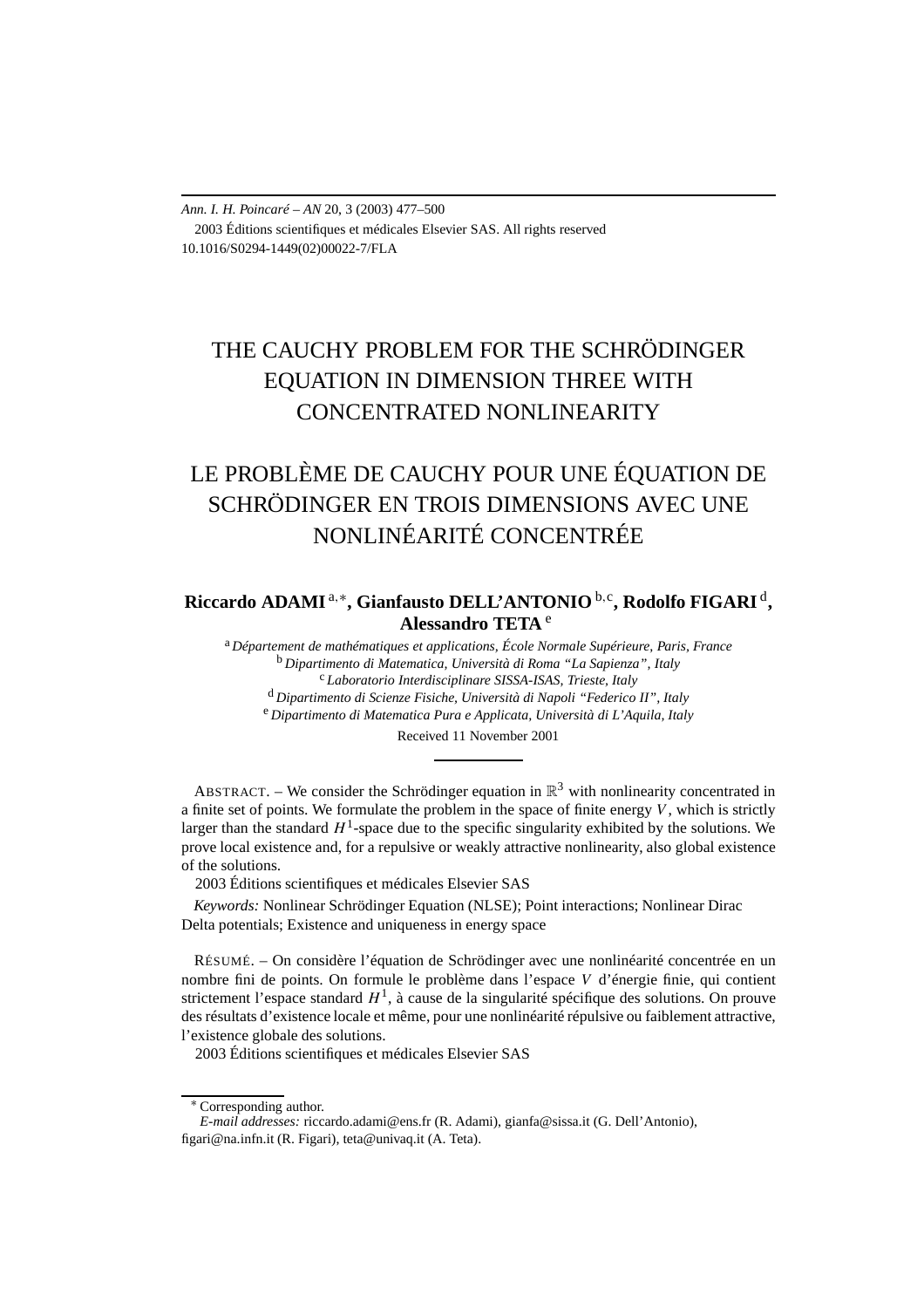#### **1. Introduction**

In this note we introduce a model of nonlinear Schrödinger equation in  $\mathbb{R}^3$  with a nonlinearity concentrated in a finite number of points. The corresponding case in dimension one was studied in [1,2]. The three-dimensional case exhibits a more singular character. As a consequence, the formulation of the problem and the techniques used are not a straightforward generalization of the one-dimensional case.

In order to introduce the model it is convenient to start with the linear case. It is well known [4] that, for given  $\alpha_1, \ldots, \alpha_n$  and  $\mathbf{y}_1, \ldots, \mathbf{y}_n$ , with  $\alpha_j \in \mathbb{R}, \mathbf{y}_j \in \mathbb{R}^3$ ,  $j = 1, \ldots n$ , one can define the Schrödinger operator in  $\mathbb{R}^3$  with local point interactions at  $\mathbf{y}_1, \ldots, \mathbf{y}_n$ with strength  $\alpha_1, \ldots, \alpha_n$ . Such operator, denoted by  $H_\alpha$ , where  $\alpha = (\alpha_1, \ldots, \alpha_n)$ , is selfadjoint and bounded from below in  $L^2(\mathbb{R}^3)$ . The domain and action are respectively given by

$$
D(H_{\alpha}) = \left\{ u \in L^{2}(\mathbb{R}^{3}) \mid u = \phi + \sum_{j=1}^{n} q_{j} G_{0}(\cdot - \mathbf{y}_{j}), \phi \in H_{\text{loc}}^{2}(\mathbb{R}^{3}),
$$
  

$$
\nabla \phi \in L^{2}(\mathbb{R}^{3}), \Delta \phi \in L^{2}(\mathbb{R}^{3}), (q_{1}, \dots, q_{n}) \in \mathbb{C}^{n},
$$
  

$$
\lim_{\mathbf{x} \to \mathbf{y}_{j}} (u(\mathbf{x}) - q_{j} G_{0}(\mathbf{x} - \mathbf{y}_{j})) = \alpha_{j} q_{j}, j = 1, \dots, n \right\}, (1.1)
$$

$$
H_{\alpha}u = -\Delta\phi, \qquad (1.2)
$$

where  $G_{\lambda}$  denotes the Green's function

$$
G_{\lambda}(\mathbf{x} - \mathbf{x}') = (-\Delta + \lambda)^{-1}(\mathbf{x} - \mathbf{x}') = \frac{e^{-\sqrt{\lambda}|\mathbf{x} - \mathbf{x}'|}}{4\pi|\mathbf{x} - \mathbf{x}'|}, \quad \lambda \ge 0.
$$
 (1.3)

Roughly speaking, the operator  $H_\alpha$  should be understood as the laplacian with a generalized boundary condition at  $\mathbf{y}_1 \dots \mathbf{y}_n$  expressed by the limit relations in (1.1).

Note that in the literature the generalized boundary condition is often written in the following equivalent form

$$
\frac{\partial}{\partial r_j} (r_j u(\mathbf{x})) \big|_{r_j = 0} = \alpha_j (r_j u(\mathbf{x})) \big|_{r_j = 0}, \quad r_j = |\mathbf{x} - \mathbf{y}_j|. \tag{1.4}
$$

It is clear from (1.4) that the boundary condition is local in the sense that it couples the (renormalized) value of the function and of its radial derivative at the same point  $\mathbf{y}_i$ .

One can also introduce the quadratic form associated to the operator  $H_\alpha$ 

$$
F_{\alpha}(u) = \int_{\mathbb{R}^3} d\mathbf{x} |\nabla \phi(\mathbf{x})|^2 + \sum_{j=1}^n \alpha_j |q_j|^2 - \sum_{j \neq k} \frac{\overline{q_j} q_k}{4\pi |\mathbf{y}_j - \mathbf{y}_k|}
$$
(1.5)

defined on the following form domain or space of finite energy

$$
V = \left\{ u \in L^{2}(\mathbb{R}^{3}) \mid u = \phi + \sum_{j=1}^{n} q_{j} G_{0}(\cdot - \mathbf{y}_{j}), \phi \in H_{\text{loc}}^{1}(\mathbb{R}^{3}), \right\}
$$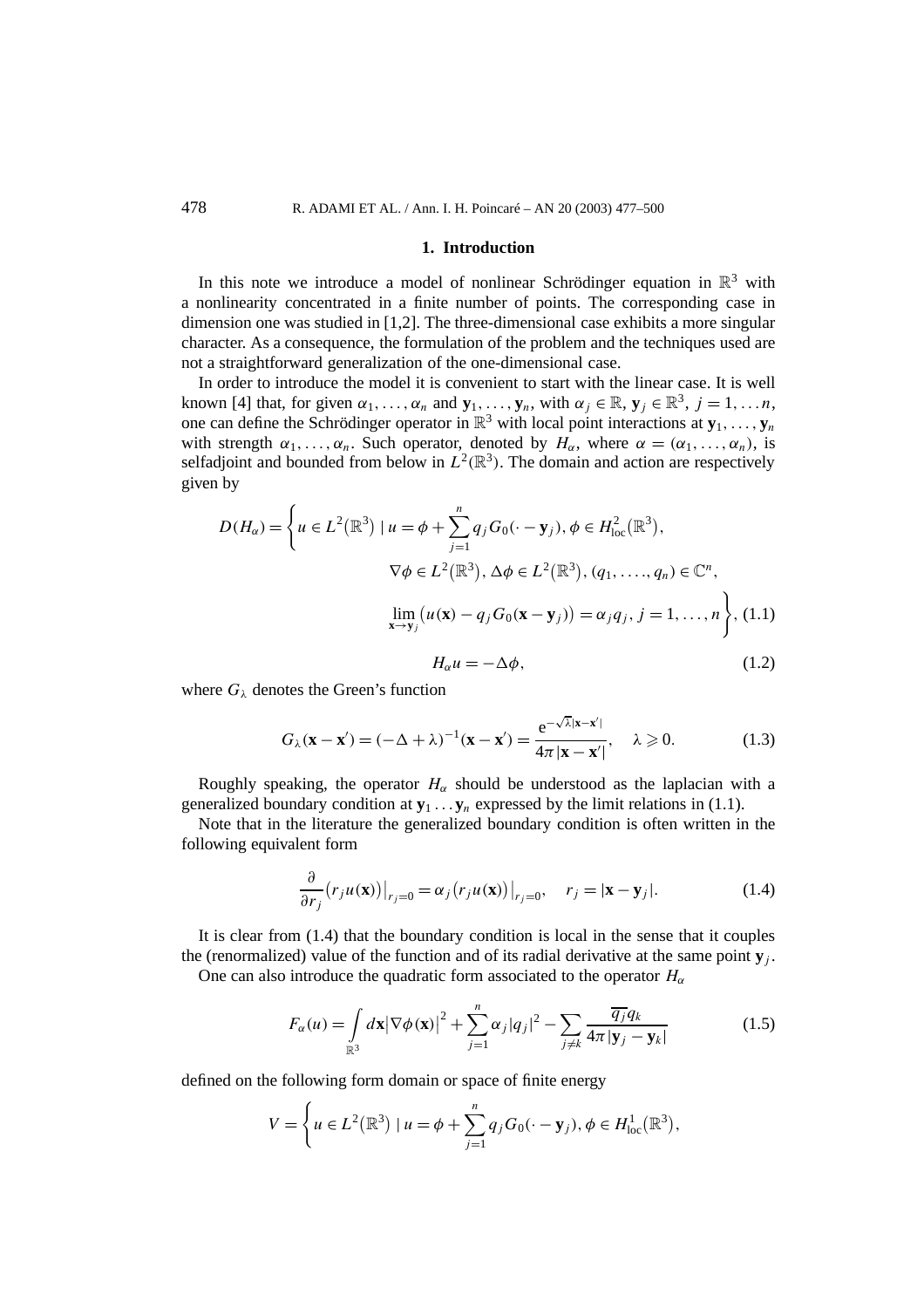$$
\nabla \phi \in L^2(\mathbb{R}^3), q_1, \dots, q_n \in \mathbb{C} \bigg\}
$$
 (1.6)

which can also be written in the following equivalent form (for  $\lambda > 0$ )

$$
V = \left\{ u \in L^2(\mathbb{R}^3) \mid u = \phi_{\lambda} + \sum_{j=1}^n q_j G_{\lambda}(\cdot - \mathbf{y}_j), \phi_{\lambda} \in H^1(\mathbb{R}^3), q_1, \dots, q_n \in \mathbb{C} \right\}
$$
 (1.7)

(see e.g. [14]).

Note that the space *V* is strictly larger than  $H^1(\mathbb{R}^3)$ , so  $H_\alpha$  cannot be defined as a small perturbation of the laplacian in the sense of the quadratic forms. We stress that this is the main difference with respect to the one dimensional case, where the form domain of the operator is in fact  $H^1(\mathbb{R})$ .

We shall consider the case where the  $\alpha$ 's depend on time. Let  $\alpha(t)$  be a sufficiently smooth function of *t* in  $\mathbb{R}^n$  and let  $H_{\alpha(t)}$  be the corresponding family of operators. Notice that  $D(H_{\alpha(t)})$  is varying with time whereas the form domain remains the same for all *t*.

The linear evolution problem associated to the time dependent generator  $H_{\alpha(t)}$  is

$$
i\frac{\partial}{\partial t}\psi(t) = H_{\alpha(t)}\psi(t), \quad \psi(0) = \psi_0.
$$
 (1.8)

Following [13], the strong solution of (1.8) can be written in the form

$$
\psi(t, \mathbf{x}) = (U(t)\psi_0)(\mathbf{x}) + i\sum_{j=1}^n \int_0^t ds \ U(t-s, \mathbf{x} - \mathbf{y}_j) q_j(s), \tag{1.9}
$$

where  $U(t)$  is the free unitary group defined by the integral kernel

$$
U(t, \mathbf{x} - \mathbf{x}') = \frac{e^{i\frac{|\mathbf{x} - \mathbf{x}'|^2}{4t}}}{(4\pi i t)^{3/2}}
$$
(1.10)

and the functions  $q_i(t)$  solve the system of linear Volterra integral equations

$$
q_j(t) + 4\sqrt{\pi i} \int_0^t ds \frac{\alpha_j(s)q_j(s)}{\sqrt{t-s}} - \sum_{l=1, l \neq j}^n \frac{\sqrt{i}}{\sqrt{\pi}|\mathbf{y}_j - \mathbf{y}_l|} \int_0^t ds \frac{e^{i\frac{|\mathbf{y}_j - \mathbf{y}_l|^2}{4(t-s)}}}{\sqrt{t-s}} q_l(s)
$$
  
=  $4\sqrt{\pi i} \int_0^t ds \frac{[U(s)\psi_0](\mathbf{y}_j)}{\sqrt{t-s}}.$  (1.11)

Our nonlinear evolution problem in its integral form is then defined by considering the strength of the interaction  $\alpha(t)$  as a function of the solution itself. Note that this corresponds to impose a nonlinear boundary condition at  $\mathbf{y}_i$  (cfr. the limit in (1.1)). We fix

$$
\alpha_j(z) = \gamma_j z^{\sigma_j}, \quad z = |q_j(t)|^2, \quad \gamma_j \in \mathbb{R}, \sigma_j \in \mathbb{R}^+.
$$
 (1.12)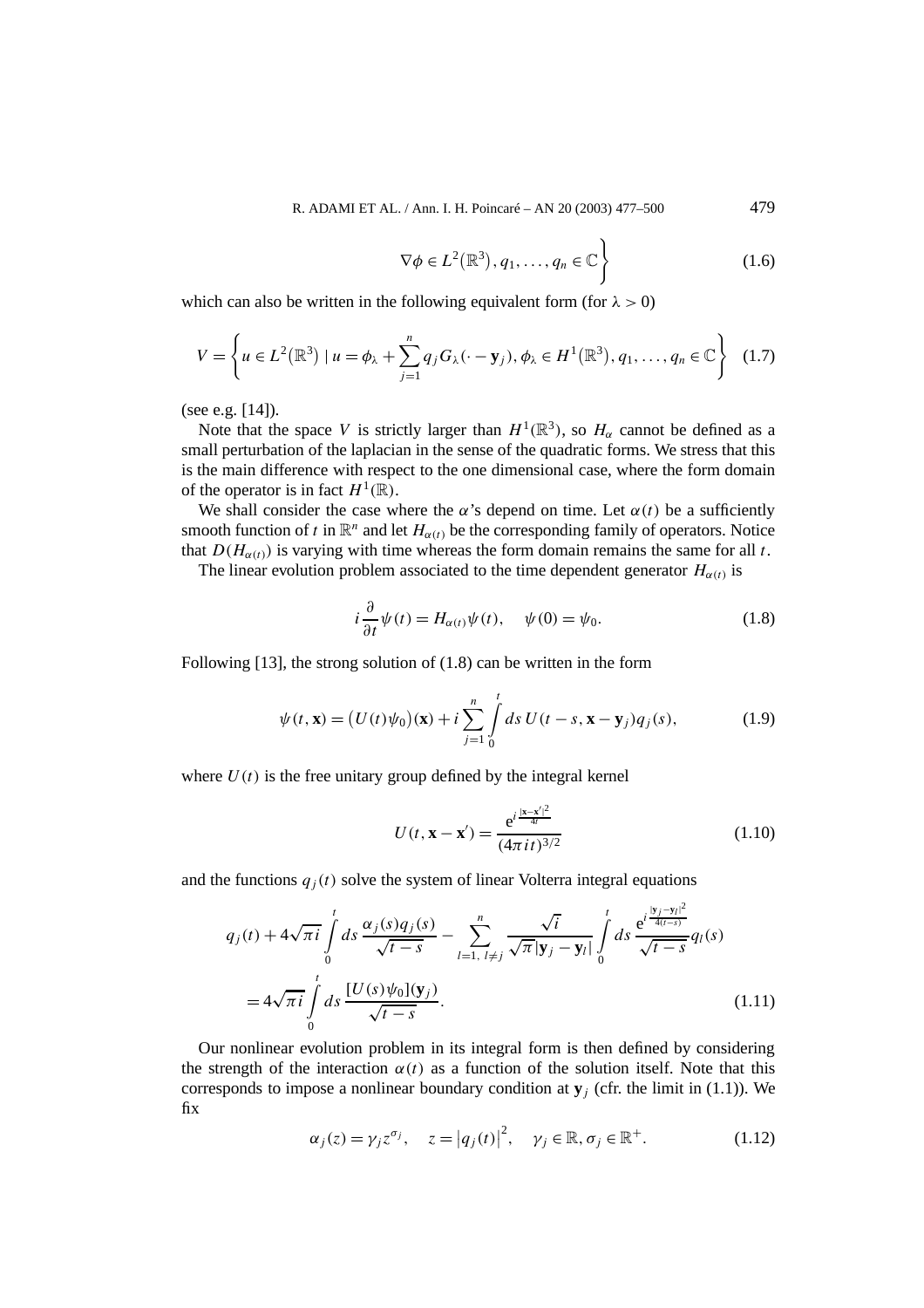With this choice the solution of the nonlinear evolution problem is given by  $(1.9)$ where the  $q_i(t)$ 's solve the system of nonlinear Volterra equations

$$
q_j(t) + 4\sqrt{\pi i} \gamma_j \int_0^t ds \frac{|q_j(s)|^{2\sigma_j} q_j(s)}{\sqrt{t-s}} - \sum_{l=1, l \neq j}^n \frac{\sqrt{i}}{\sqrt{\pi} |\mathbf{y}_j - \mathbf{y}_l|} \int_0^t ds \frac{e^{i \frac{|\mathbf{y}_j - \mathbf{y}_l|^2}{4(t-s)}}}{\sqrt{t-s}} q_l(s)
$$
  
=  $4\sqrt{\pi i} \int_0^t ds \frac{[U(s)\psi_0](\mathbf{y}_j)}{\sqrt{t-s}}.$  (1.13)

We will prove that  $(1.9)$ ,  $(1.13)$  define a flow on constant energy surfaces in *V*, even if, for technical reasons, in a first stage we will consider slightly more regular initial data.

We emphasize that the evolution problem  $(1.9)$ ,  $(1.13)$  cannot be analyzed following the usual techniques of the standard nonlinear Schrödinger equation [5,6,8,11,15], since the space *V* is strictly larger than  $H^1(\mathbb{R}^3)$ . In particular, this fact prevents a direct application of Sobolev inequalities, which are the typical tools for proving existence theorems.

We collect here some notation which will be used in the sequel.

We shall denote by  $r$  and  $k$  the modulus of the three-dimensional vectors **x** and **k** respectively.

We shall indicate with the same symbol the same function although expressed in different coordinates:  $\psi(\mathbf{x})$  and  $\psi(r, \vartheta, \varphi)$  will be the same if the vector **x** is represented in polar coordinates by  $(r, \vartheta, \varphi)$ .

The Fourier transform with respect to the space variables will be denoted by  $\hat{\psi}$ , i.e.

$$
\hat{\psi}(\mathbf{k}) = \int_{\mathbb{R}^3} d\mathbf{x} e^{i\mathbf{k}\cdot\mathbf{x}} \psi(\mathbf{x}),\tag{1.14}
$$

 $\overline{2}$ 

$$
\psi(\mathbf{x}) = (2\pi)^{-3} \int\limits_{\mathbb{R}^3} d\mathbf{k} \, \mathrm{e}^{-i\mathbf{k} \cdot \mathbf{x}} \hat{\psi}(\mathbf{k}).\tag{1.15}
$$

The symbol  $\mathcal{F}f$  will denote the Fourier transform of the function  $f$  with respect to the time variable

$$
(\mathcal{F}f)(\omega) = \int_{\mathbb{R}} dt \,\mathrm{e}^{i\omega t} f(t),\tag{1.16}
$$

$$
f(t) = (2\pi)^{-1} \int_{\mathbb{R}} d\omega \,\mathrm{e}^{-i\omega t} (\mathcal{F}f)(\omega). \tag{1.17}
$$

Given  $T \in [0, +\infty]$  and  $f:(0, T) \to \mathbb{C}$ , we define the function  $\tilde{f}^{a,b} : \mathbb{R} \to \mathbb{C}$ ,  $0 \le a <$  $b \leqslant T$ 

$$
\tilde{f}^{a,b}(\tau) = f(\tau) \quad \text{if } \tau \in [a,b], \qquad \tilde{f}^{a,b}(\tau) = 0 \quad \text{if } \tau \notin [a,b]. \tag{1.18}
$$

In what follows we will often use fractional Sobolev spaces. We recall some basic definitions [3].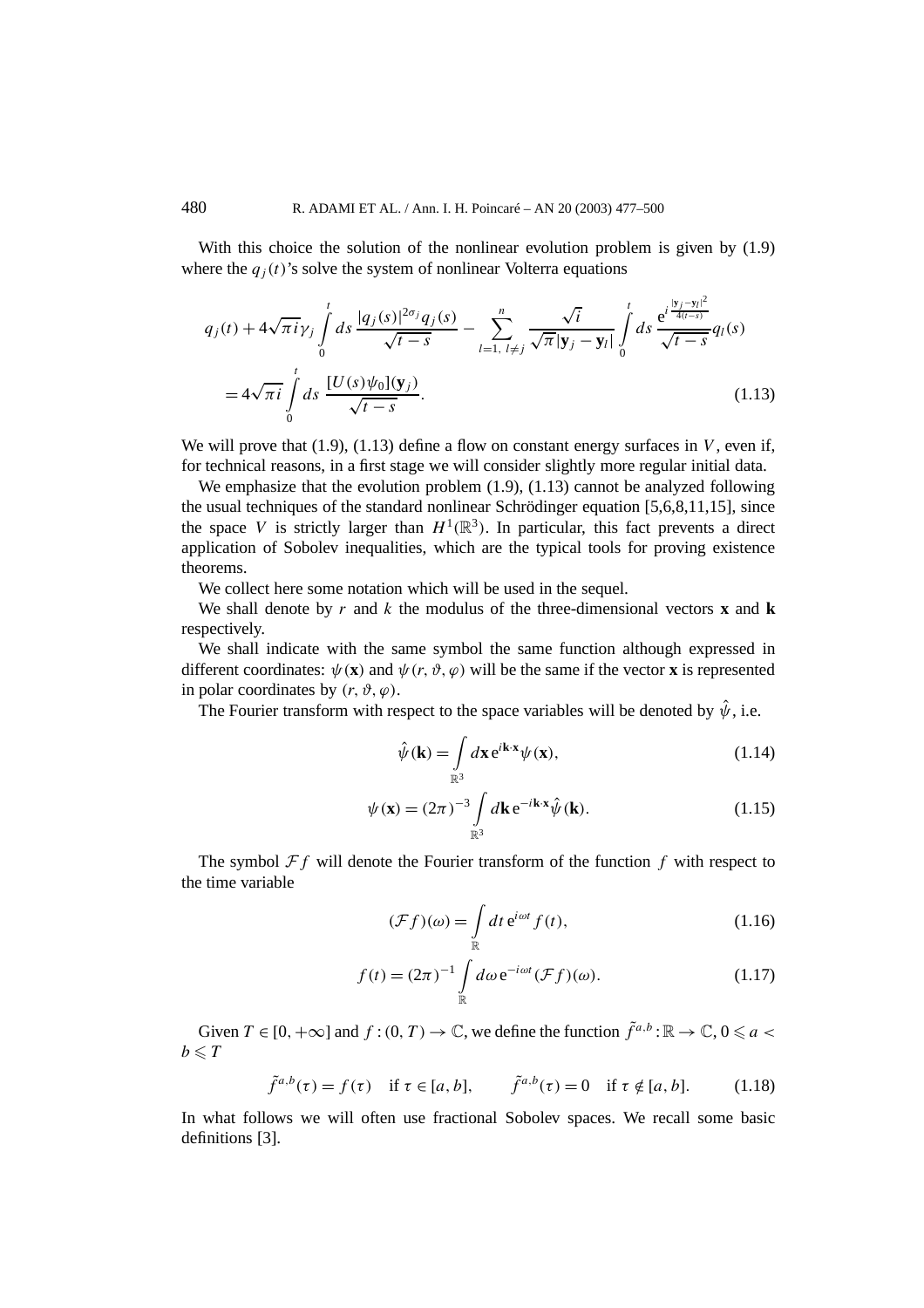DEFINITION  $1.-For\ 0 < s < 1, 1 \leqslant p < +\infty, a,b \in [-\infty, +\infty], a < b, we denote$ *by*  $W^{s,p}(a, b)$  *the subspace of functions f in*  $L^p(a, b)$  *such that* 

$$
\int_{[a,b]^2} du \, dv \, \frac{|f(u) - f(v)|^p}{|u - v|^{1 + sp}} < \infty. \tag{1.19}
$$

The spaces  $W^{s,p}(a, b)$  are Banach spaces endowed with the norm:

$$
\|f\|_{W^{s,p}(a,b)}^p = \|f\|_{L^p(a,b)}^p + \int_{[a,b]^2} du \, dv \, \frac{|f(u) - f(v)|^p}{|u - v|^{1+sp}}. \tag{1.20}
$$

The spaces  $W^{s,2}(a, b)$  are usually denoted by  $H^s(a, b)$ .

In the case  $a = -\infty$ ,  $b = +\infty$  one can equivalently define  $H<sup>s</sup>(\mathbb{R})$  requiring  $f \in$  $L^2(\mathbb{R})$  and

$$
\int_{\mathbb{R}} d\omega |\omega|^{s} (\mathcal{F}f)(\omega)|^{2} < +\infty.
$$
 (1.21)

The corresponding norm is defined as follows

$$
||f||_{H^{s}(\mathbb{R})}^{2} = ||f||_{L^{2}(\mathbb{R})}^{2} + \int_{\mathbb{R}} d\omega | |\omega|^{s} (\mathcal{F}f)(\omega)|^{2}.
$$
 (1.22)

The remaining part of the paper is organized as follows.

In Section 2 we prove the local existence of the solution of (1.9), (1.13) in *V* for a restricted class of initial data.

In Section 3 we show that the solution satisfies the boundary condition given in  $(1.1)$ at any time of existence.

In Section 4 we extend the local existence result to allow the initial datum to be an arbitrary element of *V* .

In Section 5 we prove the conservation laws of the *L*2-norm and the energy of the solution.

In Section 6 we use the conservation laws to obtain a global existence theorem in the repulsive and in the weakly attractive case.

## **2. Local existence for a restricted class of initial data**

We shall consider the local (in time) existence problem in the space *V* for an initial datum  $\psi_0 = \phi_{0\lambda} + \sum_{j=1}^n q_{j0} G_{\lambda}(\cdot - \mathbf{y}_j), \phi_{0\lambda} \in H^2(\mathbb{R}^3)$ .

We start recalling some technical lemmas proven in [2].

LEMMA 2. − *Let*  $f ∈ H<sup>β</sup>(ℝ)$  *with support in* [0*, T*]*, T* < ∞*,*  $β ≥ 0$ *, and let* 

$$
F(t) = \int_{0}^{t} ds \frac{f(s)}{\sqrt{t - s}}.
$$
 (2.1)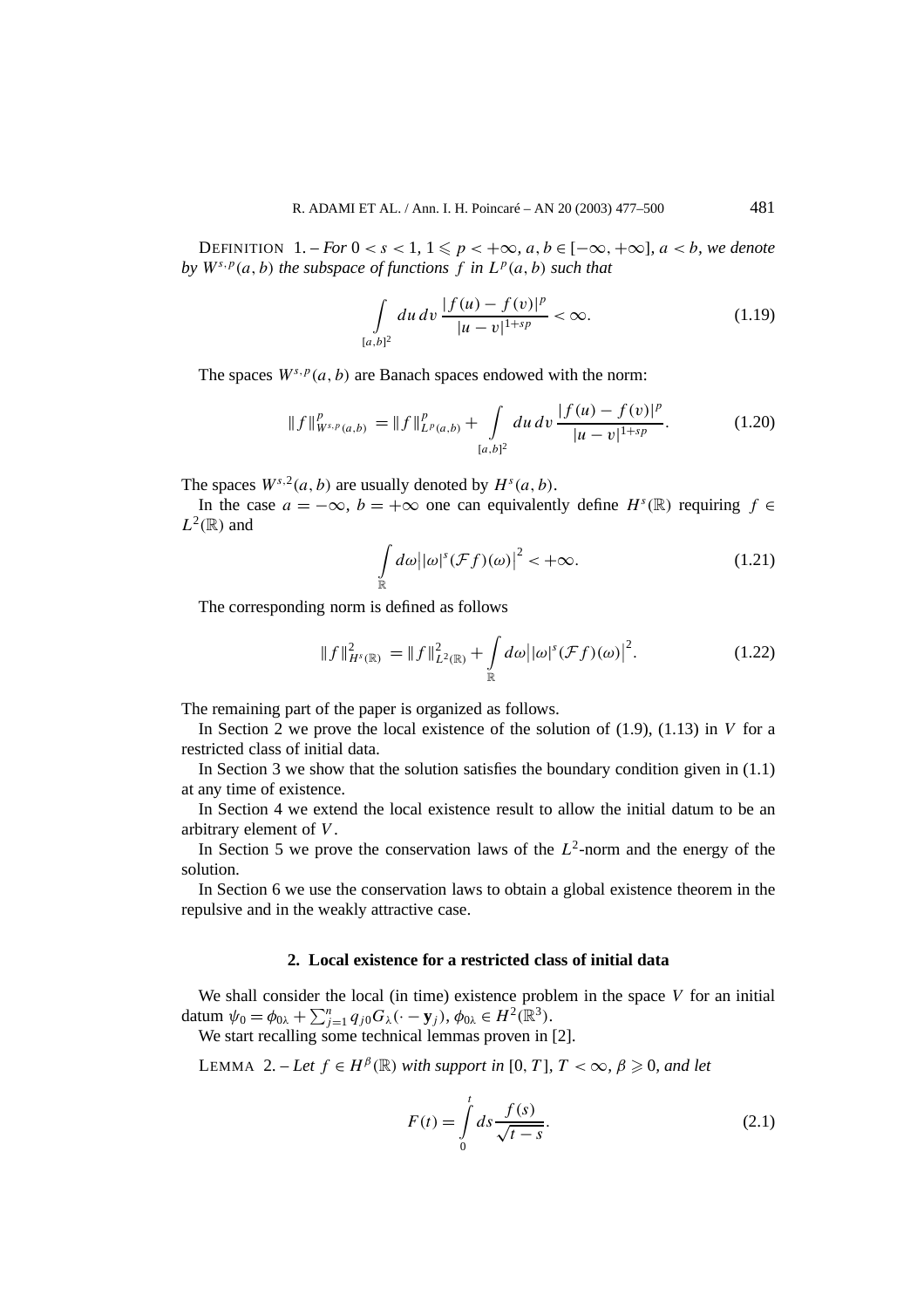*Then F is an element of*  $H_{\text{loc}}^{\beta+1/2}(\mathbb{R})$ *.* 

**LEMMA** 3. – *Given*  $\rho \in [0, 1/2)$  *and*  $T > 0$  *consider*  $f \in H^{\rho}(0, T) \cap C^{0}([0, T])$ *. Then*  $\tilde{f}^{a,b} \in H^{\rho}(\mathbb{R})$  *for any*  $a, b \in [0, T]$ *.* 

Now we can prove the main result of this section:

THEOREM  $4. - Let \psi_0 = \phi_{0\lambda} + \sum_{j=1}^n q_{j0} G_{\lambda}(\cdot - \mathbf{y}_j)$ ,  $\phi_{0\lambda} \in H^2(\mathbb{R}^3)$ *. Then*  $\exists T > 0$ *such that for any*  $t \in [0, T]$  *problem* (1.9), (1.13) *has a unique solution*  $\psi(t) \in V$ .

*Proof.* – The proof proceeds in several steps. In the first step we compute the Sobolev degree of the inhomogeneous term in Eq. (1.13); in the second step we prove the existence and uniqueness result and study the regularity of the solution of (1.13); in the third step we show how this regularity transfers to the function  $\phi_{\lambda}(t)$ , via (1.9), and conclude that the regular part of the solution actually lies in  $H^1(\mathbb{R}^3)$  at any time of existence.

*Step* 1. First we introduce the mean value over the unit sphere, both in position space and in momentum space, as a continuous map from  $L^2(\mathbb{R}^3)$  to  $L^2(\mathbb{R}^+, r^2 dr)$ 

$$
\psi^{m}(r) = \frac{1}{4\pi} \int_{0}^{2\pi} d\varphi \int_{0}^{\pi} \psi(r,\theta,\varphi) \sin\theta \,d\theta, \qquad (2.2)
$$

$$
(\hat{\psi})^m(k) = \frac{1}{4\pi} \int_{0}^{2\pi} d\zeta \int_{0}^{\pi} \hat{\psi}(k, \eta, \zeta) \sin \eta \, d\eta.
$$
 (2.3)

We recall that  $(\hat{\psi})^m(k) = \widehat{\psi^m}(k)$ .

Moreover, we denote by  $T_i$  the translation by the vector  $y_i$ 

$$
(T_j f)(\mathbf{x}) = f(\mathbf{x} - \mathbf{y}_j). \tag{2.4}
$$

For any  $y_i$  we have

$$
\left[U(t)\phi_{0\lambda}\right](\mathbf{y}_j) = \frac{1}{2\pi^2} \int_0^\infty dk \, k^2 e^{-ik^2t} \left(\widehat{T_j^{-1}\phi_{0\lambda}}\right)^m(k)
$$

$$
= \frac{1}{4\pi^2} \int_0^\infty d\omega \sqrt{\omega} e^{-i\omega t} \left(\widehat{T_j^{-1}\phi_{0\lambda}}\right)^m(\sqrt{\omega}), \tag{2.5}
$$

then

$$
\left[\mathcal{F}(U(\cdot)\phi_{0\lambda})(\mathbf{y}_j)\right](\omega) = \frac{1}{2\pi} \theta(\omega) \sqrt{\omega} \widehat{\left(T_j^{-1}\phi_{0\lambda}\right)}^m (\sqrt{\omega}),\tag{2.6}
$$

where  $\theta$  denotes the Heaviside step function.

It is now easy to evaluate the Sobolev degree of  $(U(t)\phi_{0\lambda})(y_i)$  as a function of t. Indeed, from (2.6),

$$
\int_{\mathbb{R}} d\omega \left| |\omega|^{\beta} \left( \mathcal{F}[(U(\cdot)\phi_{0\lambda})(\mathbf{y}_{j})] \right) (\omega) \right|^{2} = \frac{1}{2\pi^{2}} \int_{0}^{\infty} dk \, k^{4\beta+3} \left| \left( \widehat{T_{j}^{-1}\phi_{0\lambda}} \right)^{m}(k) \right|^{2}.
$$
 (2.7)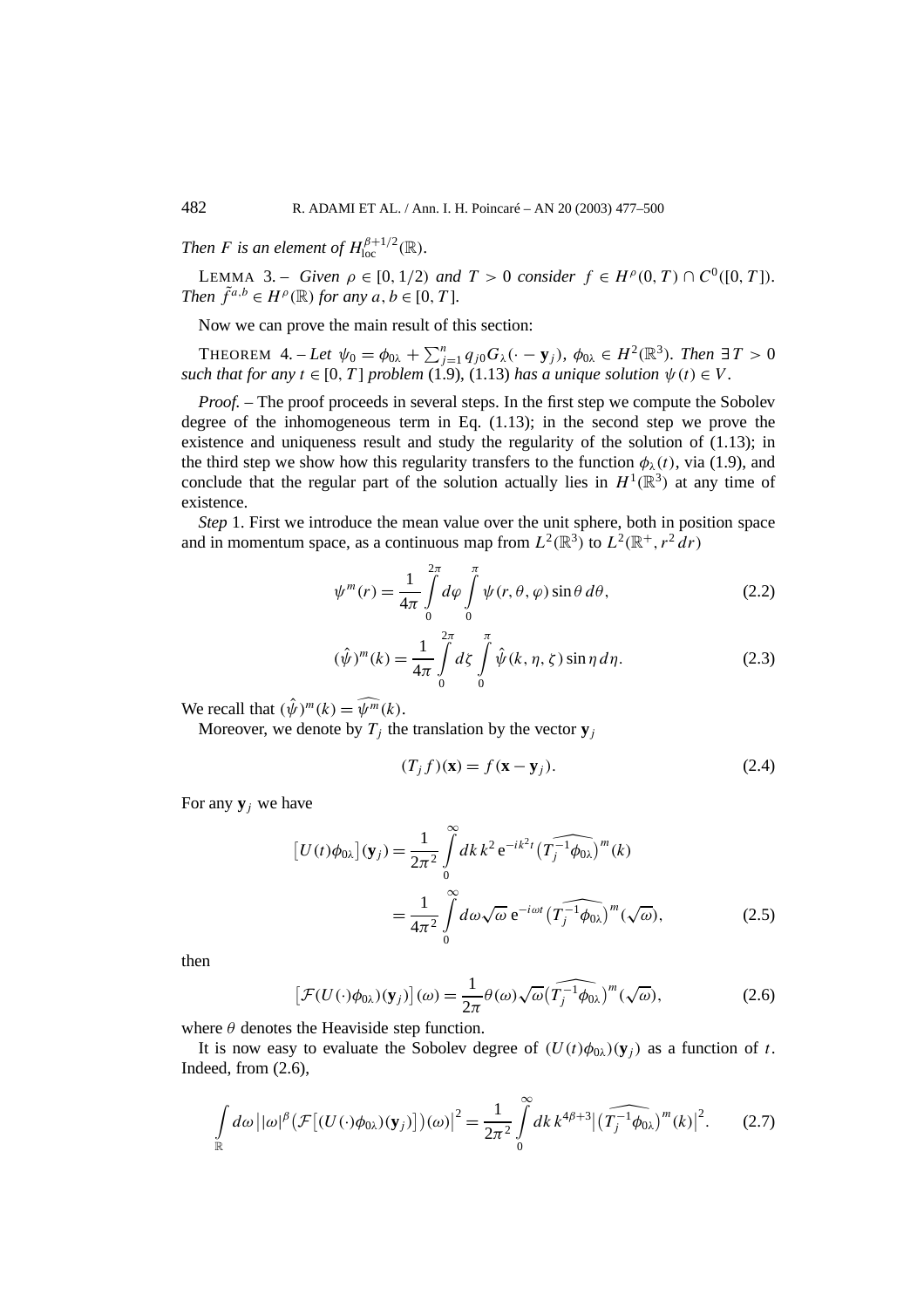Using the Schwarz inequality

$$
\left| \int_{0}^{2\pi} d\zeta \int_{0}^{\pi} d\eta \sin \eta \, g(k, \eta, \zeta) \right|^{2} \leq 4\pi \int_{0}^{2\pi} d\zeta \int_{0}^{\pi} d\eta \sin \eta \big| g(k, \eta, \zeta) \big|^{2} \text{ a.e. in } k \tag{2.8}
$$

one obtains

$$
\int_{\mathbb{R}} d\omega \left| |\omega|^{\beta} \left( \mathcal{F} \left[ \left( U(\cdot) \phi_{0\lambda} \right) (\mathbf{y}_j) \right] \right) (\omega) \right|^2 \leq \frac{2}{\pi} \int_{\mathbb{R}^3} d\mathbf{k} \, k^{4\beta+1} \left| \widehat{T_j^{-1} \phi_{0\lambda}} (\mathbf{k}) \right|^2 \tag{2.9}
$$

which is finite if  $-1/4 \le \beta \le 3/4$  and  $\phi_{0\lambda} \in H^2(\mathbb{R}^3)$ . In particular this implies that  $(U(t)\phi_{0\lambda})(y_j) \in H^{3/4}(\mathbb{R})$ .

For  $k \neq j$ , we consider

$$
\begin{aligned} \left[U(t)T_j G_\lambda\right](\mathbf{y}_k) &= \frac{1}{2\pi^2 |\mathbf{y}_k - \mathbf{y}_j|} \int_0^\infty dk \frac{k \sin(k|\mathbf{y}_k - \mathbf{y}_j|)}{k^2 + \lambda} \,\mathrm{e}^{-ik^2 t} \\ &= \frac{1}{4\pi^2 |\mathbf{y}_k - \mathbf{y}_j|} \int_0^\infty d\omega \,\mathrm{e}^{-i\omega t} \frac{\sin(\sqrt{\omega}|\mathbf{y}_k - \mathbf{y}_j|)}{\omega + \lambda}. \end{aligned} \tag{2.10}
$$

From (2.10) we get

$$
[U(\cdot)T_jG_\lambda](\mathbf{y}_k) \in H^{\nu}(\mathbb{R})
$$
\n(2.11)

for any  $\nu < 1/2$ , as a function of *t*.

The last contribution to the inhomogeneous term in (1.13) is given by

$$
\left[U(t)T_jG_\lambda\right](\mathbf{y}_j) = \frac{1}{2\pi^2} \int\limits_0^\infty dk \frac{k^2}{k^2 + \lambda} e^{-ik^2t}
$$
\n(2.12)

$$
= \frac{\pi^{-3/2}}{4} \sqrt{\frac{-i}{t}} - \frac{\lambda}{4\pi^2} \int_0^\infty d\omega \frac{e^{-i\omega t}}{\sqrt{\omega}(\omega + \lambda)}
$$
(2.13)

which is finite for any  $t \neq 0$ .

First we show that the last term in (2.13) belongs to  $L^2_{loc}(\mathbb{R})$ . Indeed, for any  $a > 0$ , applying Fubini–Tonelli theorem, we find

$$
\int_{-a}^{a} dt \left| \int_{0}^{\infty} d\omega \frac{e^{-i\omega t}}{\sqrt{\omega}(\omega + \lambda)} \right|^{2}
$$
  
= 
$$
2 \int_{0}^{\infty} \frac{d\omega}{\sqrt{\omega}(\omega + \lambda)} \int_{0}^{\infty} \frac{d\omega'}{\sqrt{\omega'}(\omega' + \lambda)} \frac{\sin[(\omega' - \omega)a]}{\omega' - \omega} < \infty.
$$
 (2.14)

Moreover

$$
\int_{0}^{\infty} d\omega \, \frac{\omega^{2\beta - 1}}{(\omega + \lambda)^2} < \infty \tag{2.15}
$$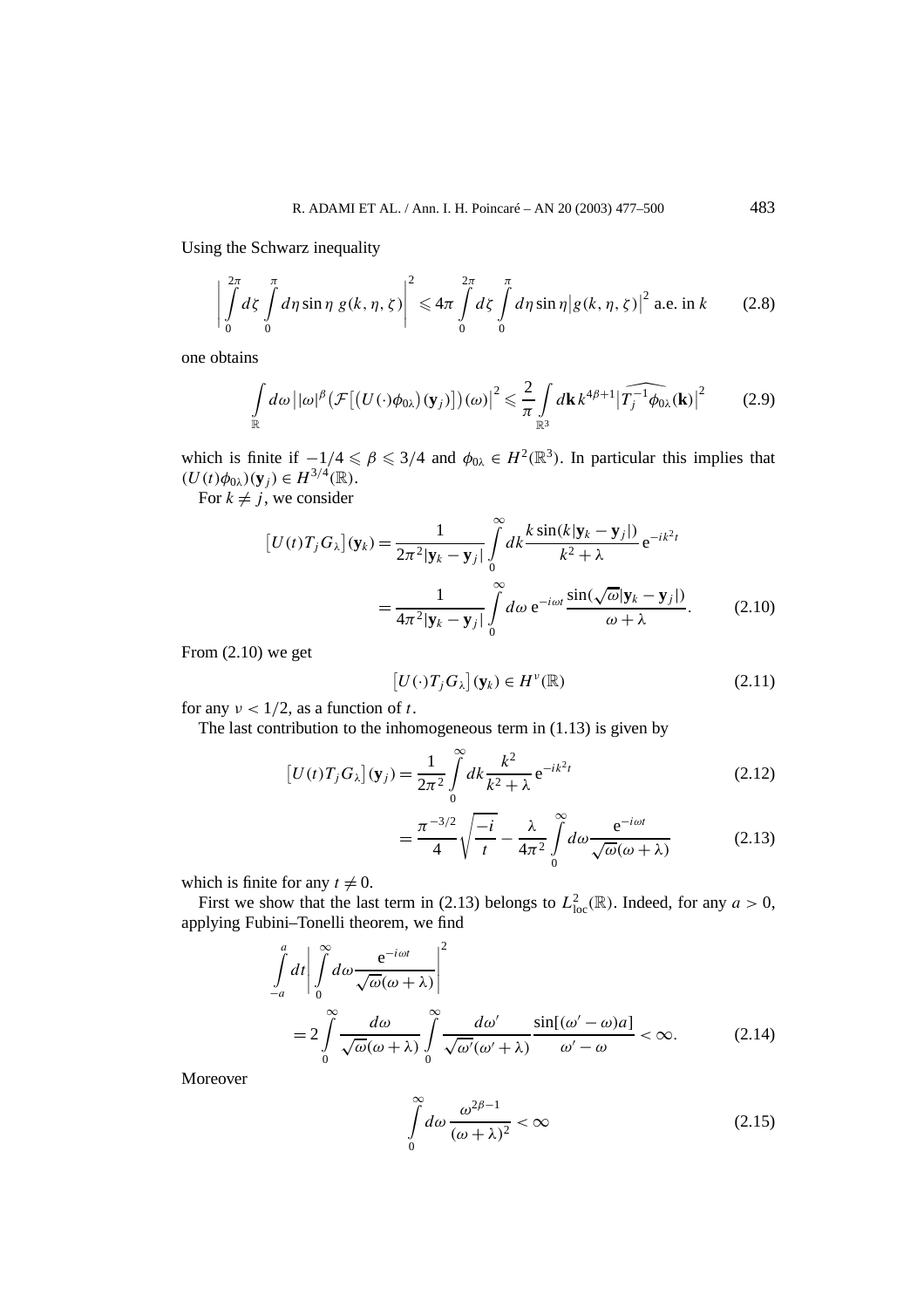if  $0 < \beta < 1$ . This means that  $[U(t)T_jG_\lambda](\mathbf{y}_j) - (4\pi^{3/2})^{-1}\sqrt{-i/t}$  belongs to  $H_{\text{loc}}^{\nu}(\mathbb{R})$ for any  $\nu < 1$ .

The inhomogeneous term in Eq.  $(1.13)$  can now be written as

$$
\int_{0}^{t} ds \frac{(U(s)\psi_{0})(\mathbf{y}_{j})}{\sqrt{t-s}} = \int_{0}^{t} ds \frac{(U(s)\phi_{0\lambda})(\mathbf{y}_{j})}{\sqrt{t-s}} + \sum_{k \neq j} q_{k0} \int_{0}^{t} ds \frac{[U(s)T_{k}G_{\lambda}](\mathbf{y}_{j})}{\sqrt{t-s}}
$$

$$
-q_{j0} \frac{\pi^{-3/2}}{4} \sqrt{-i} \int_{0}^{t} \frac{ds}{\sqrt{s(t-s)}}
$$

$$
-q_{j0} \frac{\lambda}{4\pi^{2}} \int_{0}^{t} \frac{ds}{\sqrt{t-s}} \int_{0}^{\infty} d\omega \frac{e^{-i\omega s}}{\sqrt{\omega(\omega+\lambda)}}.
$$
(2.16)

Using the explicit integral

$$
\int_{0}^{t} \frac{ds}{\sqrt{s(t-s)}} = \pi
$$
\n(2.17)

and Lemma 2 we conclude that (2.16) is an element of  $H^{\nu}_{loc}(\mathbb{R})$ , for any  $\nu < 1$ . Moreover, due to the regularizing properties of the Abel kernel ([9]), it also belongs to  $W^{1,1}_{loc}(\mathbb{R})$ .

*Step* 2. The inhomogeneous term of the equation for  $q_j(t)$  is a continuous function of *t*. Hence, using well-known results in the theory of nonlinear Volterra integral equations (see e.g. [12]), we deduce existence and uniqueness of the solution  $q_j(t)$  of (1.13) in the space  $C^0([0, T])$ , for  $T > 0$  sufficiently small.

Now, recalling that  $||q_j(t_1)|^{2\sigma_j}q_j(t_1) - |q_j(t_2)|^{2\sigma_j}q_j(t_2)| \leq C|q_j(t_1) - q_j(t_2)|$  and exploiting Lemmas 2 and 3 we have that  $q_j \in H^{\nu}(0,T)$  for any  $\nu < 1$ . Moreover, from the smoothing properties of the Abel kernel in *Ws,*1-spaces ([9]), we have that  $q_i \in W^{1,1}(0,T)$ .

*Step* 3. In Fourier space, Eq. (1.9) reads:

$$
\hat{\psi}(t, \mathbf{k}) = e^{-ik^2t} \hat{\psi}_0(\mathbf{k}) + i \sum_{j=1}^n e^{i\mathbf{k} \cdot \mathbf{y}_j} \int_0^t ds \, e^{-ik^2(t-s)} q_j(s)
$$
\n
$$
= e^{-ik^2t} \hat{\phi}_0(\mathbf{k}) + e^{-ik^2t} \sum_{j=1}^n a_{j0} \frac{e^{ik \cdot \mathbf{y}_j}}{z}
$$
\n(2.18)

$$
= e^{-ik^{2}t} \hat{\phi}_{0\lambda}(\mathbf{k}) + e^{-ik^{2}t} \sum_{j=1}^{n} q_{j0} \frac{e^{-i\omega_{j}}}{k^{2} + \lambda}
$$
  
+  $i e^{-ik^{2}t} \sum_{j=1}^{n} e^{ik \cdot \mathbf{y}_{j}} \int_{0}^{t} ds e^{i(k^{2} + \lambda)s} e^{-i\lambda s} q_{j}(s)$  (2.19)

$$
=e^{-ik^2t}\hat{\phi}_{0\lambda}(\mathbf{k})+\sum_{j=1}^n q_j(t)\frac{e^{i\mathbf{k}\cdot\mathbf{y}_j}}{k^2+\lambda}+\sum_{j=1}^n e^{i\mathbf{k}\cdot\mathbf{y}_j}\big[\hat{f}_{1\lambda}^j(t,\mathbf{k})+\hat{f}_{2\lambda}^j(t,\mathbf{k})\big],\quad(2.20)
$$

where (2.20) is obtained integrating by parts in (2.19) and

$$
\hat{f}_{1\lambda}^{j}(t, \mathbf{k}) = \frac{i\lambda}{k^{2} + \lambda} \int_{0}^{t} ds \, e^{-ik^{2}(t-s)} q_{j}(s), \tag{2.21}
$$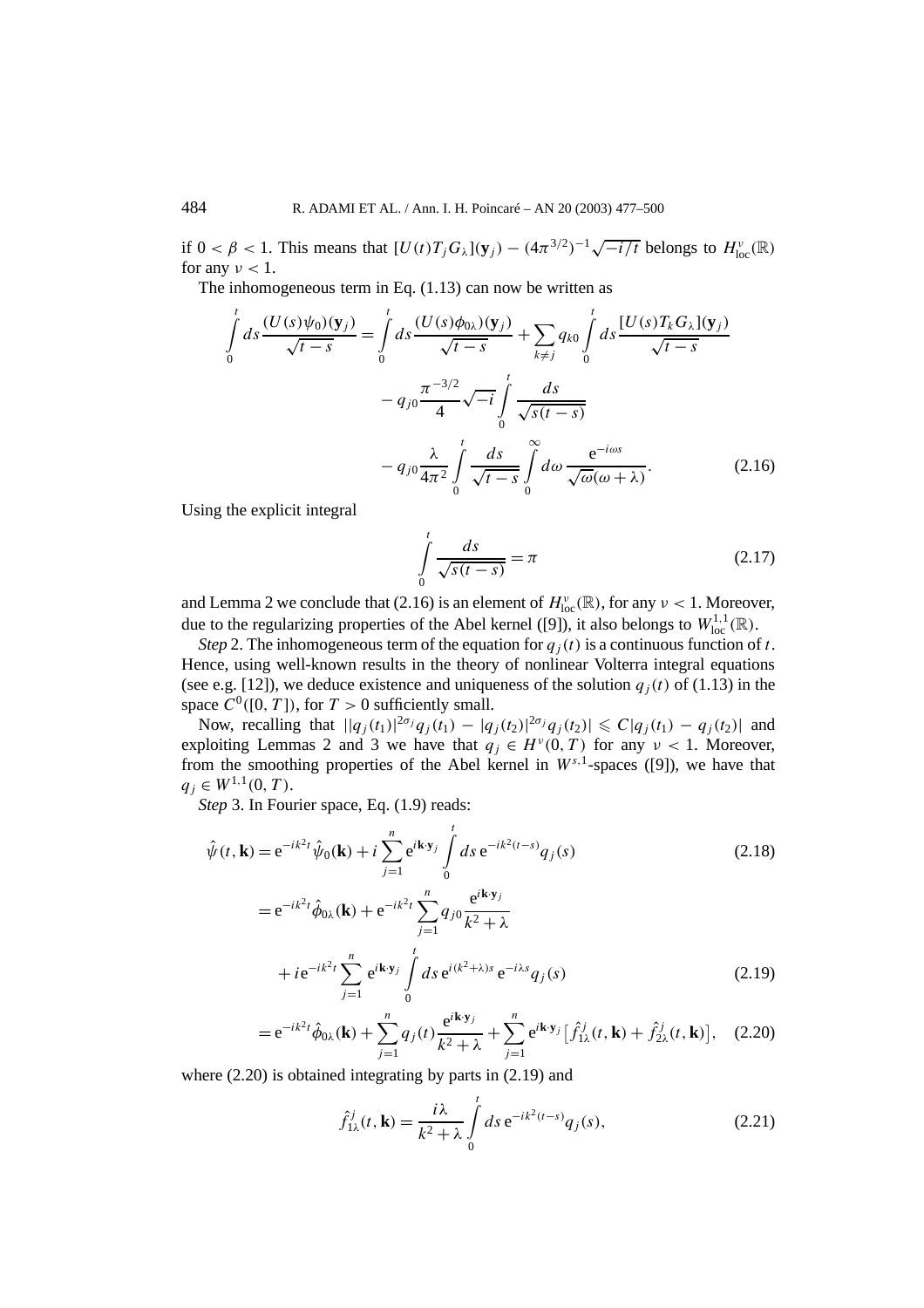$$
\hat{f}_{2\lambda}^j(t, \mathbf{k}) = -\frac{1}{k^2 + \lambda} \int_0^t ds \, e^{-ik^2(t-s)} \dot{q}_j(s).
$$
 (2.22)

Now we compute the Sobolev degree of  $f_{1\lambda}^j(t)$  and  $f_{2\lambda}^j(t)$ .

$$
\int_{\mathbb{R}^3} d\mathbf{k} |k^{\beta} \hat{f}_{1\lambda}^j(t, \mathbf{k})|^2 = 4\pi \lambda^2 \int_0^\infty dk \, \frac{k^{2\beta+2}}{(k^2 + \lambda)^2} \bigg| \int_0^t ds \, e^{ik^2 s} q_j(s) \bigg|^2 \tag{2.23}
$$

$$
=2\pi\lambda^2\int\limits_0^\infty d\omega\,\frac{\omega^{\beta+1/2}}{(\omega+\lambda)^2}\big|\big(\mathcal{F}\tilde{q}_j^{0,t}\big)(\omega)\big|^2.\tag{2.24}
$$

Since  $\tilde{q}^{0,t}_j$  has compact support its Fourier transform belongs to  $C^{\infty}(\mathbb{R})$ . From Lemma 3 we know that  $\tilde{q}^{0,t} \in H^{\nu}(0,T)$  for any  $\nu < 1/2$  and therefore the integral in (2.24) converges for  $-3/2 < \beta < 5/2$ . It follows that  $f_{1\lambda}^j(t) \in H^{\mu}(\mathbb{R}^3)$  for any  $\mu < 5/2$ .

Concerning  $\hat{f}_{2\lambda}^j$  we have:

$$
\int_{\mathbb{R}^3} d\mathbf{k} |k^{\beta} \hat{f}_{2\lambda}^j(t, \mathbf{k})|^2 = 4\pi \int_0^{\infty} dk \frac{k^{2\beta+2}}{(k^2 + \lambda)^2} \left| \int_0^t ds \, e^{ik^2 s} \dot{q}_j(s) \right|^2 \tag{2.25}
$$

$$
=2\pi \int_{0}^{\infty} d\omega \frac{\omega^{\beta+1/2}}{(\omega+\lambda)^2} \left| \left( \mathcal{F}\tilde{\dot{q}}^{0,t} \right) (\omega) \right|^2. \tag{2.26}
$$

Now, for any  $t \in [0, T]$ , let us consider the function  $Q_j^{0,t}$  which extends  $q_j : [0, t] \to \mathbb{C}$ in the following way:  $Q_j^{0,t}(s) = q_{j0}$  for any  $s < 0$ ,  $Q_j^{0,t}(s) = q_j(t)$  for any  $s > t$ . Since  $Q_j^{0,t}$  belongs to  $H^{\nu}_{loc}(\mathbb{R})$  for any  $\nu < 1$  (see e.g. [10]), its derivative, which is compactly supported and coincides with  $\tilde{q}^{0,t}$ , is an element of  $H^{\nu}(\mathbb{R})$  for any  $\nu < 0$ . Moreover, the Fourier transform of  $\tilde{q}^{0,t}_j$  belongs to  $C^{\infty}(\mathbb{R})$ . Therefore the integral in (2.26) converges if  $-3/2 < \beta < 3/2$ , so  $f_{2\lambda}^j(t) \in H^{\mu}(\mathbb{R}^3)$  for any  $\mu < 3/2$ .

Hence, for any  $t \in [0, T]$ , we have  $\phi_{\lambda}(t) \in H^{\mu}(\mathbb{R}^{3})$  for  $\mu < 3/2$ .

*Remark* 1. – The proof of Theorem 4 can be easily generalized to initial data with  $\phi_{0\lambda} \in H^{\rho}(\mathbb{R}^3), \rho > 3/2.$ 

*Remark* 2. – We have the following alternative: either  $\psi(t)$  is defined globally in time, or there exists  $T < \infty$  such that  $\limsup_{t \to T} |q_i(t)| = \infty$  for some *j*.

In any case there is a maximal time of existence  $T^* \in (0, +\infty]$ .

These are consequences of well-known results on continuation of solutions of nonlinear Volterra integral equations ([12]).

### **3. The boundary condition**

In this section we investigate the relation between the evolution problem described by (1.8), (1.12), and its integral version (1.9) and (1.13) discussed in the previous section. More precisely, we shall prove the following result: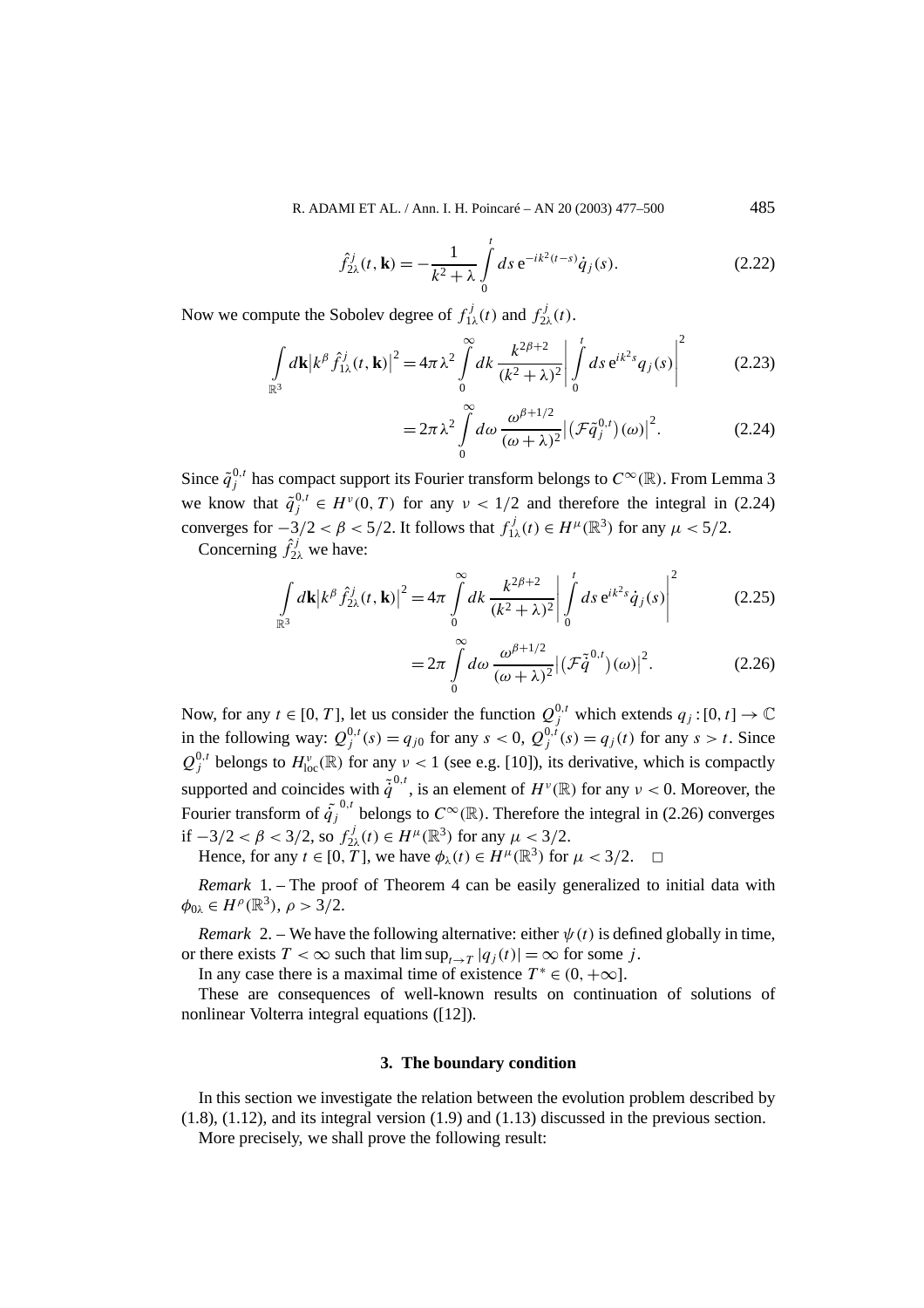THEOREM 5. – *The solution of the problem* (1.9), (1.13)*, with an initial datum*  $\psi_0 =$  $\phi_{0\lambda} + \sum_{l=1}^{n} q_{l0} G_{\lambda}(\cdot - \mathbf{y}_l)$ *,*  $\phi_{0\lambda} \in H^2(\mathbb{R}^3)$ *, satisfies* 

$$
\left(v, i\frac{\partial \psi}{\partial t}(t)\right) = \left(v, -\Delta \psi(t)\right) \quad v \in C_0^{\infty}(\mathbb{R}^3 \setminus \{\mathbf{y}_1, \dots, \mathbf{y}_n\}),\tag{3.1}
$$

$$
\lim_{\mathbf{x}\to\mathbf{y}_j}\left(\psi(t,\mathbf{x})-\frac{q_j(t)}{4\pi|\mathbf{x}-\mathbf{y}_j|}\right)=\gamma_j|q_j(t)|^{2\sigma_j}q_j(t) \quad j=1,\ldots,n. \tag{3.2}
$$

*Proof.* – We know from Theorem 4 that  $\psi(t)$  belongs to *V* for any  $t \in [0, T]$  and then in particular  $\psi(t)$  is a distribution in  $\mathbb{R}^3$ .

In order to prove  $(3.1)$  it is sufficient to compute the distributional derivative of  $(2.18)$ with respect to time. We obtain

$$
i\frac{\partial}{\partial t}\hat{\psi}(t,\mathbf{k}) = k^2 \hat{\psi}(t,\mathbf{k}) - \sum_{j=1}^n e^{i\mathbf{k}\cdot\mathbf{y}_j} q_j(t)
$$
 (3.3)

which in position space reads

$$
i\frac{\partial}{\partial t}\psi(t,\mathbf{x}) = -\Delta\psi(t,\mathbf{x}) - \sum_{j=1}^{n} q_j(t)\delta_{\mathbf{y}_j}.
$$
 (3.4)

Then, for any  $v \in C_0^{\infty}(\mathbb{R}^3 \setminus {\bf \{y_1, \ldots, y_n\}})$ , we obtain (3.1).

For the proof of  $(3.2)$ , notice that

$$
\psi(t, \mathbf{x}) - \frac{q_j(t)}{4\pi |\mathbf{x} - \mathbf{y}_j|} = [U(t)\psi_0](\mathbf{x}) + i \int_0^t ds \ U(t - s; \mathbf{x} - \mathbf{y}_j) q_j(s)
$$

$$
+ i \sum_{l \neq j} \int_0^t ds \ U(t - s; \mathbf{x} - \mathbf{y}_l) q_l(s) - \frac{q_j(t)}{4\pi |\mathbf{x} - \mathbf{y}_j|}. \tag{3.5}
$$

For the first term in the r.h.s. of (3.5) one has

$$
\lim_{\mathbf{x}\to\mathbf{y}_j}\left[U(t)\psi_0\right](\mathbf{x})=\lim_{\mathbf{x}\to\mathbf{y}_j}\left[U(t)\phi_{0\lambda}\right](\mathbf{x})+\sum_{l=1}^n q_{0l}\lim_{\mathbf{x}\to\mathbf{y}_j}\left[U(t)G_\lambda(\cdot-\mathbf{y}_l)\right](\mathbf{x}).\tag{3.6}
$$

The first limit in the r.h.s. of (3.6) is trivial since  $\nabla U(t)\phi_{0\lambda}$  and  $\Delta U(t)\phi_{0\lambda}$  belong to  $L^2(\mathbb{R}^3)$ , therefore  $U(t)\phi_{0\lambda}$  is continuous at any **x**.

Moreover we observe that the integral (see e.g. [7])

$$
\int_{0}^{\infty} dx \frac{\sin(ax)}{ax} e^{ibx^{2}} = \frac{\sqrt{-\pi i}}{2a} \int_{0}^{\frac{a}{\sqrt{b}}} dw e^{i\frac{w^{2}}{4}}, \quad a \ge 0, b > 0,
$$
 (3.7)

is a continuous function of the parameter *a*. Then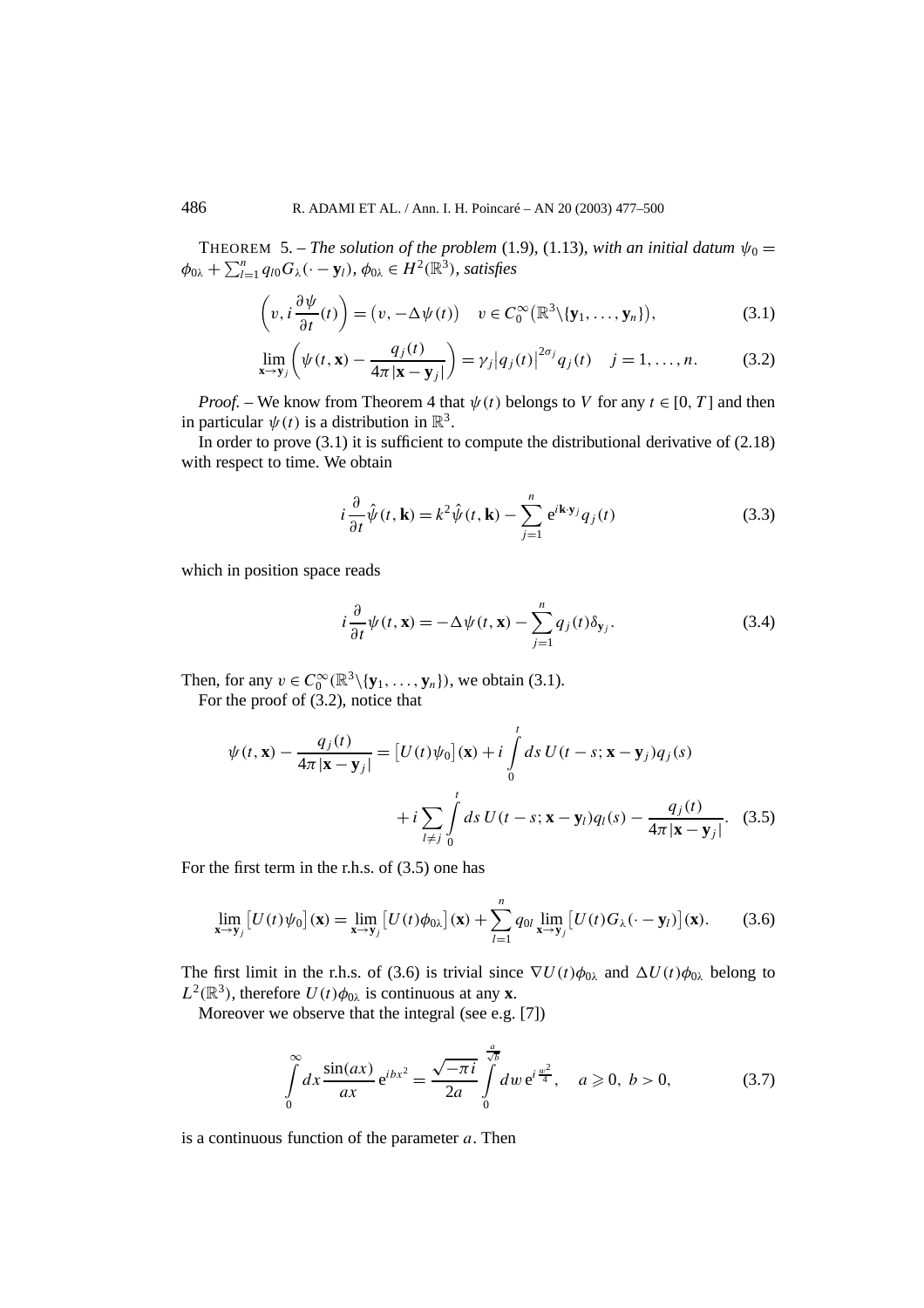$$
\lim_{\mathbf{x}\to\mathbf{y}_j} \left[ U(t)G_0(\cdot - \mathbf{y}_l) \right](\mathbf{x}) = \lim_{\mathbf{x}\to\mathbf{y}_j} \int_0^\infty \frac{dk}{2\pi^2} \frac{\sin(k|\mathbf{x} - \mathbf{y}_l|)}{k|\mathbf{x} - \mathbf{y}_l|} e^{-ik^2t}
$$
\n
$$
= \int_0^\infty \frac{dk}{2\pi^2} \frac{\sin(k|\mathbf{y}_j - \mathbf{y}_l|)}{k|\mathbf{y}_j - \mathbf{y}_l|} e^{-ik^2t}.
$$
\n(3.8)

Since the difference  $[U(t)G_{\lambda}(-\mathbf{y}_l)](\mathbf{x}) - [U(t)G_0(-\mathbf{y}_l)](\mathbf{x})$  is obviously continuous, we have

$$
\lim_{\mathbf{x}\to\mathbf{y}_j} \left[ U(t)\psi_0 \right](\mathbf{x}) = \left[ U(t)\psi_0 \right](\mathbf{y}_j). \tag{3.9}
$$

Writing the second term in the r.h.s. of (3.5) in the Fourier space, one has

$$
i\int_{0}^{t} ds \, e^{-ik^{2}(t-s)} q_{j}(s) \, e^{i\mathbf{k} \cdot \mathbf{y}_{j}} - \frac{q_{j}(t)}{k^{2}} e^{i\mathbf{k} \cdot \mathbf{y}_{j}} \n= e^{i\mathbf{k} \cdot \mathbf{y}_{j}} \left\{ -\frac{e^{-ik^{2}t}}{k^{2}} q_{j0} - \int_{0}^{t} ds \frac{e^{-ik^{2}(t-s)}}{k^{2}} \dot{q}(s) \right\}.
$$
\n(3.10)

Therefore,

$$
\lim_{\mathbf{x}\to\mathbf{y}_{j}}\left\{i\int_{0}^{t}ds\ U(t-s;\mathbf{x}-\mathbf{y}_{j})q_{j}(s)-\frac{q_{j}(s)}{4\pi|\mathbf{x}-\mathbf{y}_{j}|}\right\}
$$
\n
$$
=\lim_{\mathbf{x}\to\mathbf{y}_{j}}(2\pi)^{-3}\left\{-\int_{\mathbb{R}^{3}}d\mathbf{k}\frac{e^{-i\mathbf{k}\cdot(\mathbf{x}-\mathbf{y}_{j})}}{k^{2}}e^{-ik^{2}t}q_{j0}
$$
\n
$$
-\int_{\mathbb{R}^{3}}d\mathbf{k}e^{-i\mathbf{k}\cdot(\mathbf{x}-\mathbf{y}_{j})}\int_{0}^{t}ds\frac{e^{-ik^{2}(t-s)}}{k^{2}}\dot{q}_{j}(s)\right\}.
$$
\n(3.11)

For the first limit in the r.h.s. of (3.11) we have:

$$
-\frac{q_{j0}}{4\pi^2} \lim_{\mathbf{x} \to \mathbf{y}_j} \int_{0}^{\infty} dk \, \mathrm{e}^{-ik^2 t} \int_{0}^{\pi} \mathrm{e}^{-ik|\mathbf{x} - \mathbf{y}_j| \cos \theta} \sin \theta \, d\theta
$$

$$
= -\frac{q_{j0}}{2\pi^2} \lim_{\mathbf{x} \to \mathbf{y}_j} \int_{0}^{\infty} dk \, \mathrm{e}^{-ik^2 t} \frac{2 \sin(k|\mathbf{x} - \mathbf{y}_j|)}{k|\mathbf{x} - \mathbf{y}_j|}
$$
(3.12)

$$
=-\frac{q_{j0}}{4\pi^{3/2}\sqrt{it}}.\tag{3.13}
$$

In the limit  $\mathbf{x} \rightarrow \mathbf{y}_j$ , the second integral in the r.h.s. of (3.11) equals

$$
-\frac{1}{2\pi^2}\lim_{\mathbf{x}\to\mathbf{y}_j}\lim_{R\to\infty}\int\limits_0^t ds\,\dot{q}_j(s)\int\limits_0^R dk\,\mathrm{e}^{-ik^2(t-s)}\frac{\sin(k|\mathbf{x}-\mathbf{y}_j|)}{k|\mathbf{x}-\mathbf{y}_j|}.\tag{3.14}
$$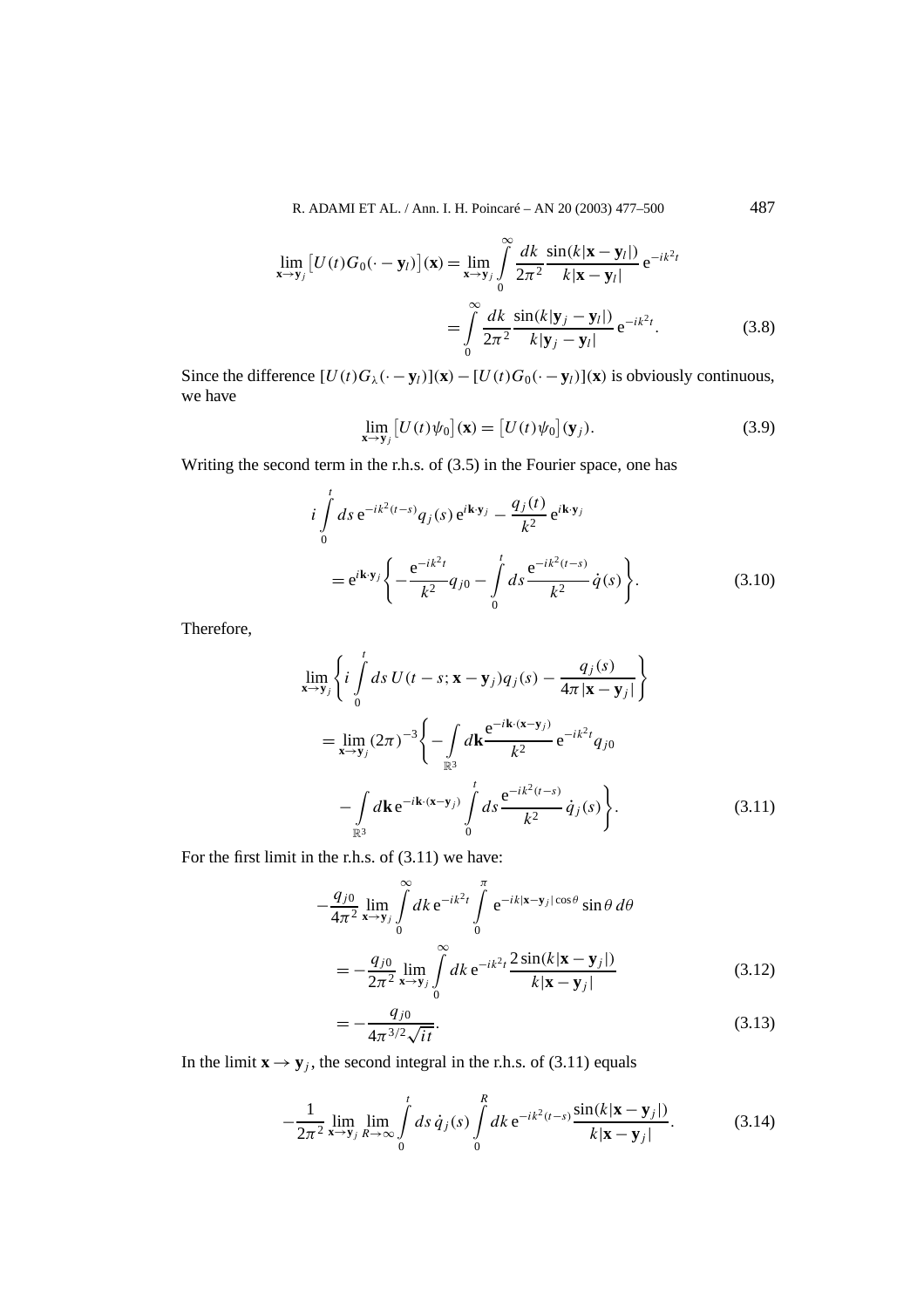Since

$$
\lim_{R \to \infty} \int_{0}^{R} dk \, \mathrm{e}^{-ik^{2}(t-s)} \frac{\sin(k|\mathbf{x} - \mathbf{y}_{j}|)}{k|\mathbf{x} - \mathbf{y}_{j}|} = \frac{\sqrt{-\pi i}}{2|\mathbf{x} - \mathbf{y}_{j}|} \int_{0}^{\frac{|\mathbf{x} - \mathbf{y}_{j}|}{\sqrt{t-s}}} dw \, \mathrm{e}^{iw^{2}/4}
$$
(3.15)

|**x**−**y***j* |

using Fubini–Tonelli theorem we interchange the limit  $R \to \infty$  and the integration in the variable *s*. Furthermore one has

$$
\lim_{\mathbf{x}\to\mathbf{y}_j} \dot{q}_j(s) \int\limits_0^\infty dk \, \frac{\sin(k|\mathbf{x}-\mathbf{y}_j|)}{k|\mathbf{x}-\mathbf{y}_j|} \, \mathrm{e}^{-ik^2(t-s)} = \frac{\sqrt{-i\pi}}{2\sqrt{t-s}} \dot{q}_j(s). \tag{3.16}
$$

Finally, applying the dominate convergence theorem, we obtain:

$$
-\lim_{\mathbf{x}\to\mathbf{y}_j}\int\limits_{\mathbb{R}^3}d\mathbf{k}\,\mathrm{e}^{-i\mathbf{k}\cdot(\mathbf{x}-\mathbf{y}_j)}\int\limits_0^t ds\,\frac{\mathrm{e}^{-ik^2(t-s)}}{k^2}\dot{q}_j(s)=-\frac{\sqrt{-i}}{4\pi^{3/2}}\int\limits_0^t ds\,\frac{\dot{q}_j(s)}{\sqrt{t-s}}.\tag{3.17}
$$

Now we use the Abel inversion formula:

$$
f(t) = \frac{1}{\pi} \frac{d}{dt} \int_{0}^{t} \frac{d\tau}{\sqrt{t - \tau}} \int_{0}^{\tau} ds \frac{f(s)}{\sqrt{\tau - s}}
$$
(3.18)

to obtain

$$
\lim_{\mathbf{x} \to \mathbf{y}_{j}} \left\{ \psi(t, \mathbf{x}) - \frac{q_{j}(t)}{4\pi |\mathbf{x} - \mathbf{y}_{j}|} \right\} = \frac{1}{\pi} \frac{d}{dt} \int_{0}^{t} \frac{d\tau}{\sqrt{t - \tau}} \left\{ \int_{0}^{\tau} ds \frac{[U(s)\psi_{0}](\mathbf{y}_{j})}{\sqrt{\tau - s}} + i \sum_{l \neq j} \int_{0}^{\tau} ds \int_{0}^{s} ds' \frac{U(s - s'; \mathbf{y}_{l} - \mathbf{y}_{j})}{\sqrt{\tau - s}} q_{l}(s') - \frac{\sqrt{-i}}{4\pi^{3/2}} q_{j0} \int_{0}^{\tau} \frac{ds}{\sqrt{s(t - s)}} - \frac{\sqrt{-i}}{4\pi^{3/2}} \int_{0}^{\tau} \frac{ds}{\sqrt{\tau - s}} \int_{0}^{s} ds' \frac{\dot{q}_{j}(s')}{\sqrt{s - s'}} \right\}.
$$
\n(3.19)

We observe that a change of the integration variable yields

$$
\int_{0}^{\tau} ds \int_{0}^{s} ds' \frac{e^{i \frac{|\mathbf{y}_{l} - \mathbf{y}_{j}|^{2}}{4(s - s')}}}{[4\pi i (s - s')]^{3/2}} \frac{q_{l}(s')}{\sqrt{\tau - s}}
$$
\n
$$
= \frac{1}{(4\pi i)^{3/2}} \int_{0}^{\tau} ds' \frac{q_{l}(s')}{\sqrt{\tau - s'}} e^{i \frac{|\mathbf{y}_{l} - \mathbf{y}_{j}|^{2}}{4(\tau - s')}} \int_{0}^{\infty} dv \frac{e^{i \frac{|\mathbf{y}_{l} - \mathbf{y}_{j}|^{2}v}{4}}}{\sqrt{v}}
$$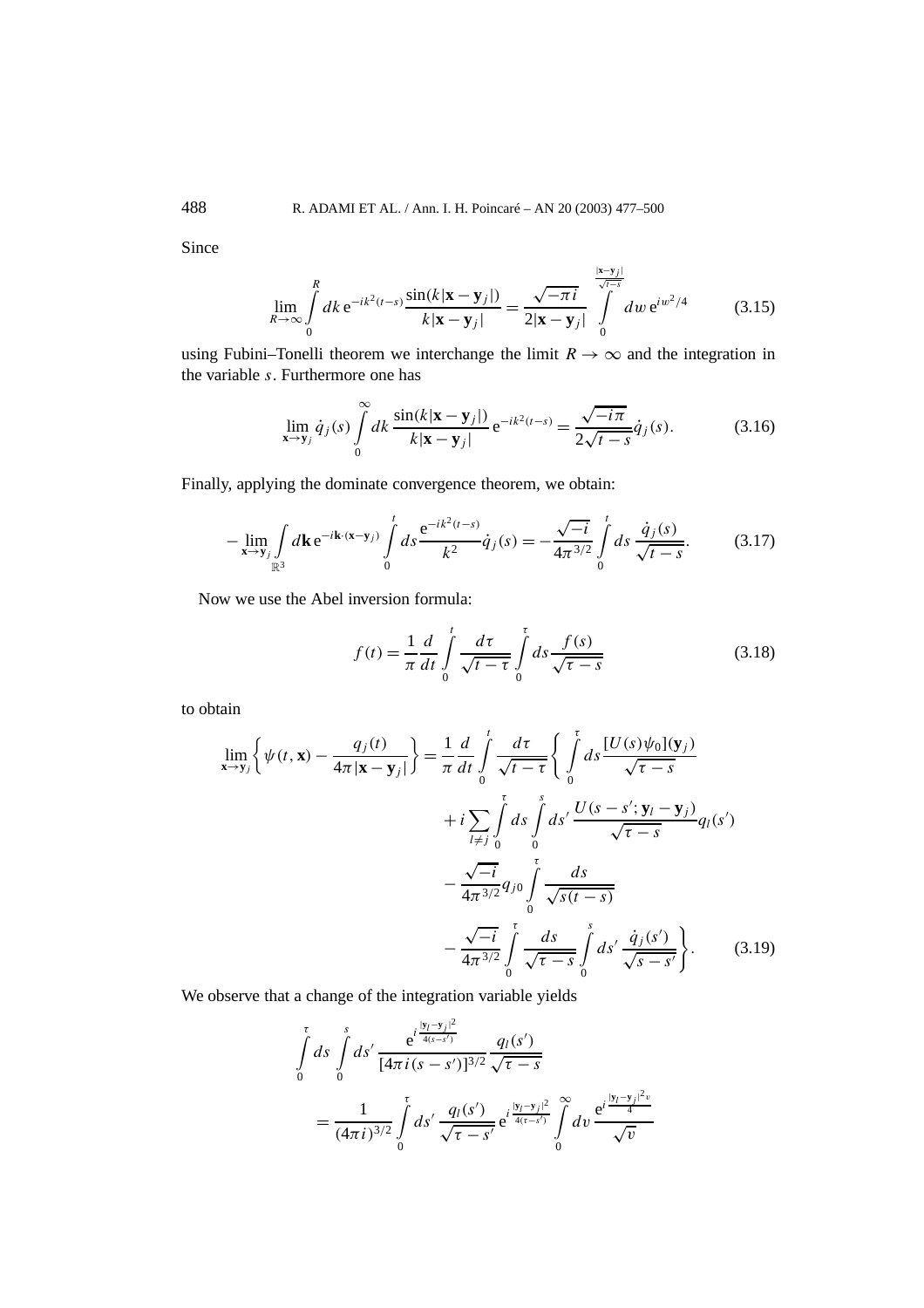$$
= \frac{1}{4\pi i |y_l - y_j|} \int\limits_0^{\tau} ds' \frac{q_l(s')}{\sqrt{\tau - s'}} e^{i \frac{|y_l - y_j|^2}{4(\tau - s')}}.
$$
 (3.20)

Moreover,

$$
\int_{0}^{\tau} \frac{ds}{\sqrt{\tau - s}} \int_{0}^{s} ds' \frac{\dot{q}_{j}(s)}{\sqrt{s - s'}} = \pi q_{j}(\tau) - \pi q_{j0}.
$$
 (3.21)

From (3.19), (3.20), (3.21) and (1.13) we conclude

$$
\lim_{\mathbf{x}\to\mathbf{y}_j}\left\{\psi(t,\mathbf{x})-\frac{q_j(t)}{4\pi|\mathbf{x}-\mathbf{y}_j|}\right\}=\frac{1}{\pi}\frac{d}{dt}\int_{0}^{t}\frac{d\tau}{\sqrt{t-\tau}}\int_{0}^{\tau}ds\,\gamma_j|q_j(s)|^{2\sigma_j}q_j(s)
$$
\n
$$
=\gamma_j|q_j(t)|^{2\sigma_j}q_j(t). \qquad \Box \qquad (3.22)
$$

#### **4. Local existence for initial data in** *V*

As a first step, we show that problem (1.9), (1.13) is well defined in *V* and obtain a regularity result for the solution  $\psi(t)$ .

THEOREM 6. – *Given*  $\psi_0 \in V$ , there exists  $T > 0$  such that problem (1.9), (1.13) has *a* unique solution  $\psi(t) \in V$ ,  $t \in [0, T]$ .

*Proof.* – We follow step by step the analysis performed in Theorem 4.

*Step* 1. Using (2.5) and (2.6) the estimate (2.9) gives that  $-1/4 \le \beta \le 1/4$ , so  $(U(\cdot)\phi_{0\lambda})(y_i) \in H^{1/4}(\mathbb{R})$ . Applying Abel transform, we obtain that the inhomogeneous term of Eq. (1.13) belongs to  $H^{3/4}_{loc}(\mathbb{R})$ .

*Step* 2. Since any function in  $H_{\text{loc}}^{3/4}(\mathbb{R})$  is continuous, the proof of existence and uniqueness for the solution of (1.13) is identical to the proof given in Theorem 4.

Finally, the same bootstrap argument leads us to conclude that  $q_j \in H_{\text{loc}}^{3/4}(0, T)$ .

*Step* 3. The fact that the regularity of the functions  $q_i$  implies  $\psi(t) \in V$  is proved in the same way as in Theorem 4.

From (2.20) it is clear that the Sobolev degree of  $\phi_{\lambda}(t)$  cannot be larger than one if  $\phi_{0\lambda} \in H^1(\mathbb{R}^3)$ .  $\Box$ 

Now we will show that the solution of the problem  $(1.9)$ ,  $(1.13)$  with initial datum in *V* can be approximated by the solutions of the same problem with more regular initial data.

To this purpose, the first step consists in proving the following proposition.

**PROPOSITION** 7. – *Consider the function*  $\psi_0 = \phi_{0\lambda} + \sum_{j=1}^n q_{j0} T_j G_{\lambda}$  *and the* sequence  $\psi_0^{(l)} = \phi_{0\lambda}^{(l)} + \sum_{j=1}^n q_{j0}^{(l)} T_j G_{\lambda}$  with  $\phi_{0\lambda}^{(l)} \in H^2(\mathbb{R}^3)$ ,  $\phi_{0\lambda}^{(l)} \to \phi_{0\lambda}$  in  $H^1(\mathbb{R}^3)$  for  $l \to \infty$ ,  $q_{j0}^{(l)} \to q_{j0}$  for  $l \to \infty$ .

*Moreover let*  $q_j$ *,*  $q_j^{(l)}$  be the solution of (1.13) corresponding to the initial data  $\psi_0$ *,*  $\psi_0^{(l)}$  *respectively.* 

*Then, for*  $l \to \infty$ *,*  $q_j^{(l)}$  *converges to*  $q_j$  *in*  $H^{3/4}(0, T)$ *,*  $T > 0$ *.*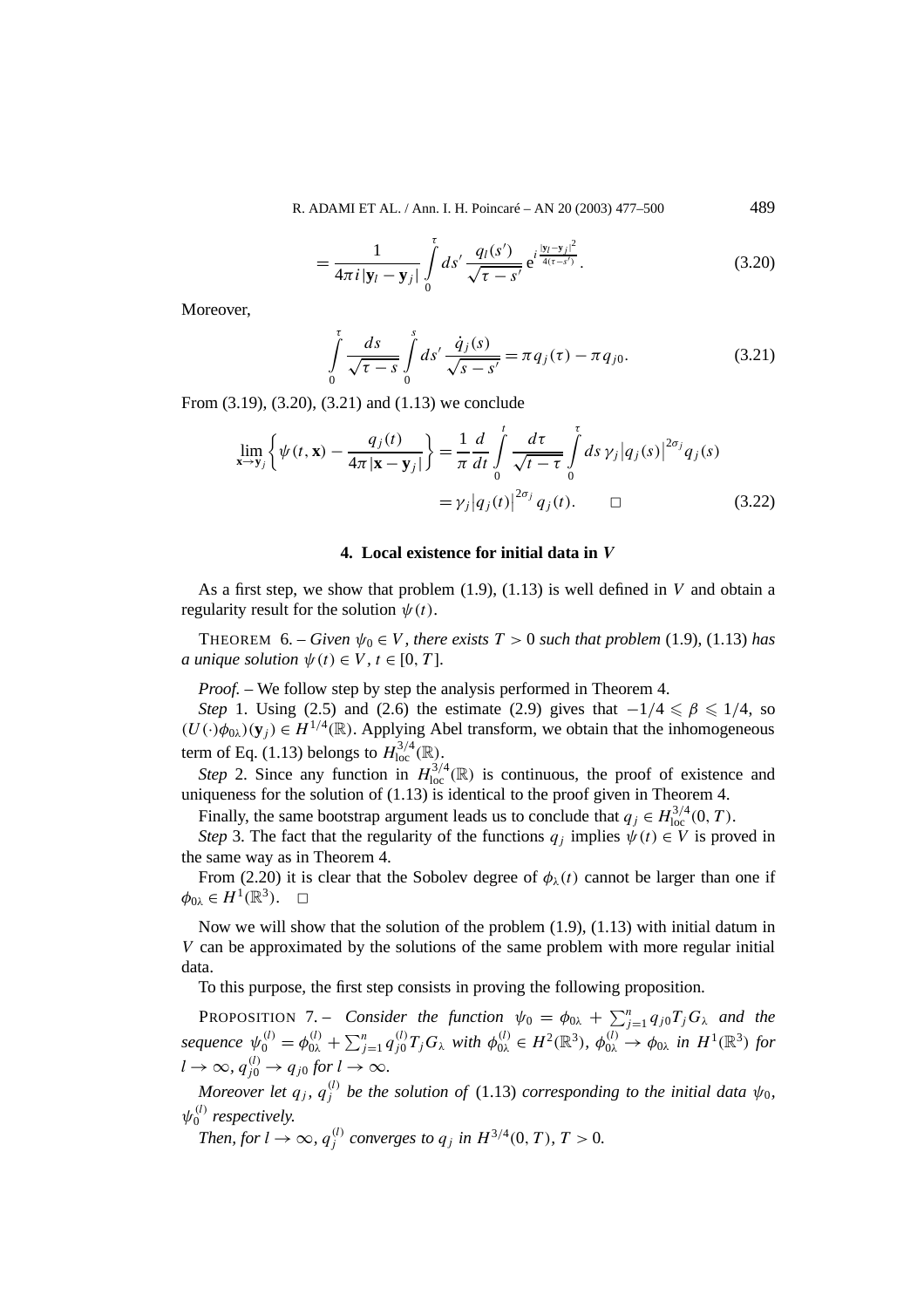*Proof. –* Following the line of Lemma 12 in [2], we first observe that, due to the properties of Abel integrals, and to the boundedness of  $q_i$ ,

$$
\left\| \int\limits_{0}^{1} ds \frac{|q_j^{(l)}(s)|^{2\sigma_j} q_j^{(l)}(s) - |q_j(s)|^{2\sigma_j} q_j(s)}{\sqrt{1-s}} \right\|_{H^{3/4}(0,T)} \leq C(T) \|q_j^{(l)} - q_j\|_{H^{3/4}(0,T)} \quad (4.1)
$$

where  $C(T)$  vanishes when *T* goes to zero.

Analogously

$$
\left\| \int\limits_{0}^{1} ds \frac{q_k^{(l)}(s) - q_k(s)}{\sqrt{1-s}} e^{i \frac{|y_j - y_l|^2}{-s}} \right\|_{H^{3/4}(0,T)} \leqslant C(T) \|q_k^{(l)} - q_k\|_{H^{3/4}(0,T)}.
$$
 (4.2)

Now we analyze the inhomogeneous term in (1.13):

$$
\int_{0}^{t} ds \frac{[U(s)(\psi_{0}^{(l)} - \psi_{0})](\mathbf{y}_{j})}{\sqrt{t - s}} = \int_{0}^{t} ds \frac{[U(s)(\phi_{0\lambda}^{(l)} - \phi_{0\lambda})](\mathbf{y}_{j})}{\sqrt{t - s}} + \sum_{j=1}^{n} (q_{0j}^{(l)} - q_{0j}) \int_{0}^{t} ds \frac{[U(s)T_{j}G_{\lambda}](\mathbf{y}_{j})}{\sqrt{t - s}}.
$$
(4.3)

The last term in (4.3) is clearly vanishing in  $H^{3/4}(0, T)$  as *l* goes to infinity, while for the first term we obtain the same result by exploiting (2.9).

Now, choosing *T* such that  $C(T)$  in (4.1) is less than  $(2n)^{-1}$  one has

$$
\max_{j} \|q_{j}^{(l)} - q_{j}\|_{H^{3/4}(0,T)} \leq C \max_{j} \left\| \int_{0}^{1} ds \frac{[U(s)(\phi_{0\lambda}^{(l)} - \phi_{0\lambda})](\mathbf{y}_{j})}{\sqrt{\cdot - s}} \right\|_{H^{3/4}(0,T)} + C \sum_{k=1}^{n} |q_{0k}^{(l)} - q_{0k}|
$$
\n(4.4)

completing the proof.  $\Box$ 

As a last step, we prove that the convergence of the  $q^{(l)}$ 's implies the convergence of the  $\psi^{(l)}$ 's.

**THEOREM 8.** – *Given the function*  $\psi_0 = \phi_{0\lambda} + \sum_{j=1}^n q_{j0} T_j G_{\lambda}$  *and the sequence*  $\psi_0 = \phi_{0\lambda}^{(l)} + \sum_{j=1}^n q_{j0}^{(l)} T_j G_\lambda$  with  $\phi_{0\lambda}^{(l)} \in H^2(\mathbb{R}^3)$ ,  $\phi_{0\lambda}^{(l)} \to \phi_{0\lambda}$  in  $H^1(\mathbb{R}^3)$  for  $l \to \infty$ ,  $q_{j0}^{(l)} \rightarrow q_{j0}$  for  $l \rightarrow \infty$ , then the sequence of  $\psi^{(l)}(t)$ , solution of problem (1.9), (1.13)*, with initial datum*  $\psi_0^{(l)}$ , converges in V to  $\psi(t)$ , which solves the same problem with *initial datum*  $\psi_0$ *, for any*  $t \in [0, T)$ *,*  $T > 0$ *.* 

*Proof.* – Following step 3 in the proof of Theorem 4, one has

$$
\hat{\psi}^{(l)}(t, \mathbf{k}) - \hat{\psi}(t, \mathbf{k}) = e^{-ik^2t} [\hat{\phi}_{0\lambda}^{(l)}(t, \mathbf{k}) - \hat{\phi}_{0\lambda}(t, \mathbf{k})] \n+ \sum_{j=1}^n [q_j^{(l)}(t) - q_j(t)] \frac{e^{i\mathbf{k} \cdot \mathbf{y}_j}}{k^2 + \lambda}
$$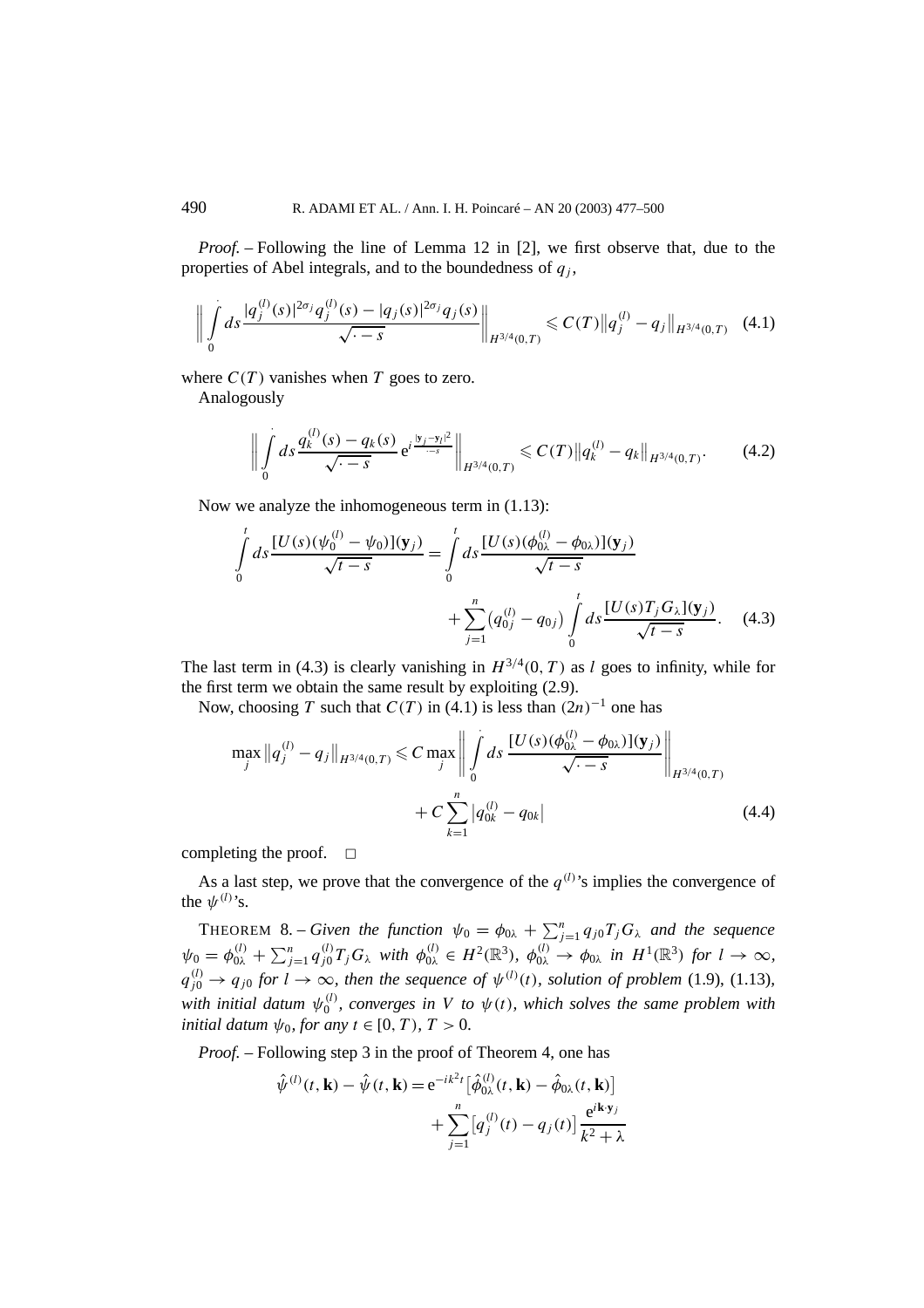$$
+\sum_{j=1}^{n} e^{i\mathbf{k}\cdot\mathbf{y}_{j}} \left[\hat{f}_{1\lambda}^{j(l)}(t,\mathbf{k}) + \hat{f}_{2\lambda}^{j(l)}(t,\mathbf{k})\right],
$$
 (4.5)

where

$$
\hat{f}_{1\lambda}^{j(l)}(t,\mathbf{k}) = \frac{i\lambda}{k^2 + \lambda} \int_{0}^{t} ds \, e^{-ik^2(t-s)} \big[ q_j^{(l)}(s) - q_j(s) \big],\tag{4.6}
$$

$$
\hat{f}_{2\lambda}^{j(l)}(t,\mathbf{k}) = -\frac{1}{k^2 + \lambda} \int_{0}^{t} ds \,\mathrm{e}^{-ik^2(t-s)} \big[\dot{q}_j^{(l)}(s) - \dot{q}_j(s)\big].\tag{4.7}
$$

Given the convergence of the  $q_j^{(l)}(t)$ , to prove the convergence of  $\psi^{(l)}$  in *V* we have to prove the convergence in  $H^1(\mathbb{R}^3)$  of  $\phi_\lambda^{(l)}(t)$ . For this purpose it is sufficient to note that from (2.24) and (2.26) one has

$$
\int_{\mathbb{R}^3} d\mathbf{k} |k^{\beta} f_{1\lambda}^{j(l)}(t, \mathbf{k})|^2 = 2\pi \lambda^2 \int_0^{\infty} d\omega \frac{\omega^{\beta+1/2}}{(\omega+\lambda)^2} \left[ \mathcal{F}(\tilde{q}_j^{(l)0,t} - \tilde{q}_j^{0,t}) \right](\omega) \right]^2, \qquad (4.8)
$$

$$
\int_{\mathbb{R}^3} d\mathbf{k} |k^{\beta} f_{2\lambda}^{j(l)}(t, \mathbf{k})|^2 = 2\pi \int_0^{\infty} d\omega \frac{\omega^{\beta+1/2}}{(\omega+\lambda)^2} \left[ \left[ \mathcal{F}(\tilde{q}_j^{(l)0,t} - \tilde{q}_j^{(0,t)}) \right](\omega) \right]^2.
$$
 (4.9)

From Proposition 7 and step 3 of Theorem 4 we obtain that for  $\beta = 1$  in the limit  $l \to \infty$ the integrals in (4.8) and (4.9) vanish.  $\Box$ 

## **5. Conservation laws**

First we prove the conservation law of the *L*2-norm.

**THEOREM** 9. – *Consider*  $\psi_0 = \phi_{0\lambda} + \sum_{k=1}^n q_{k0} G_{\lambda}(\cdot - \mathbf{y}_k)$ ,  $\phi_{0\lambda} \in H^1(\mathbb{R}^3)$ , and let  $\psi(t)$  *be the corresponding solution of problem* (1.9) *in the maximal time interval* [0,  $T^*$ )*. Then*  $\|\psi(t)\|_{L^2(\mathbb{R}^3)} = \|\psi_0\|_{L^2(\mathbb{R}^3)}$  *for any*  $t \in [0, T^*)$ *.* 

*Proof. –* From (2.19)

$$
\|\hat{\psi}(t)\|_{L^{2}(\mathbb{R}^{3})}^{2} = \|\hat{\psi}_{0}\|_{L^{2}(\mathbb{R}^{3})}^{2} + \sum_{j=1}^{n} \sum_{l \neq j} \int_{\mathbb{R}^{3}} d\mathbf{k} e^{i\mathbf{k} \cdot (\mathbf{y}_{j} - \mathbf{y}_{l})} \int_{0}^{t} ds \int_{0}^{t} ds' e^{i k^{2} (s - s')} q_{j}(s) \overline{q_{l}(s')}
$$
  

$$
- 2\Im \sum_{j=1}^{n} \int_{\mathbb{R}^{3}} d\mathbf{k} e^{i k^{2} t} \overline{\hat{\psi}_{0}(\mathbf{k})} e^{i\mathbf{k} \cdot \mathbf{y}_{j}} \int_{0}^{t} ds e^{-i k^{2} (t - s)} q_{j}(s)
$$
  

$$
= (I) + (II) + (III). \tag{5.1}
$$

We want to show that  $(II) + (III) = 0$ . In fact,

$$
\text{(II)} = 2\Re \sum_{j=1}^{n} \int_{\mathbb{R}^3} d\mathbf{k} \int_{0}^{t} ds \int_{0}^{s} ds' e^{ik^2(s-s')} q_j(s) \overline{q_j(s')}
$$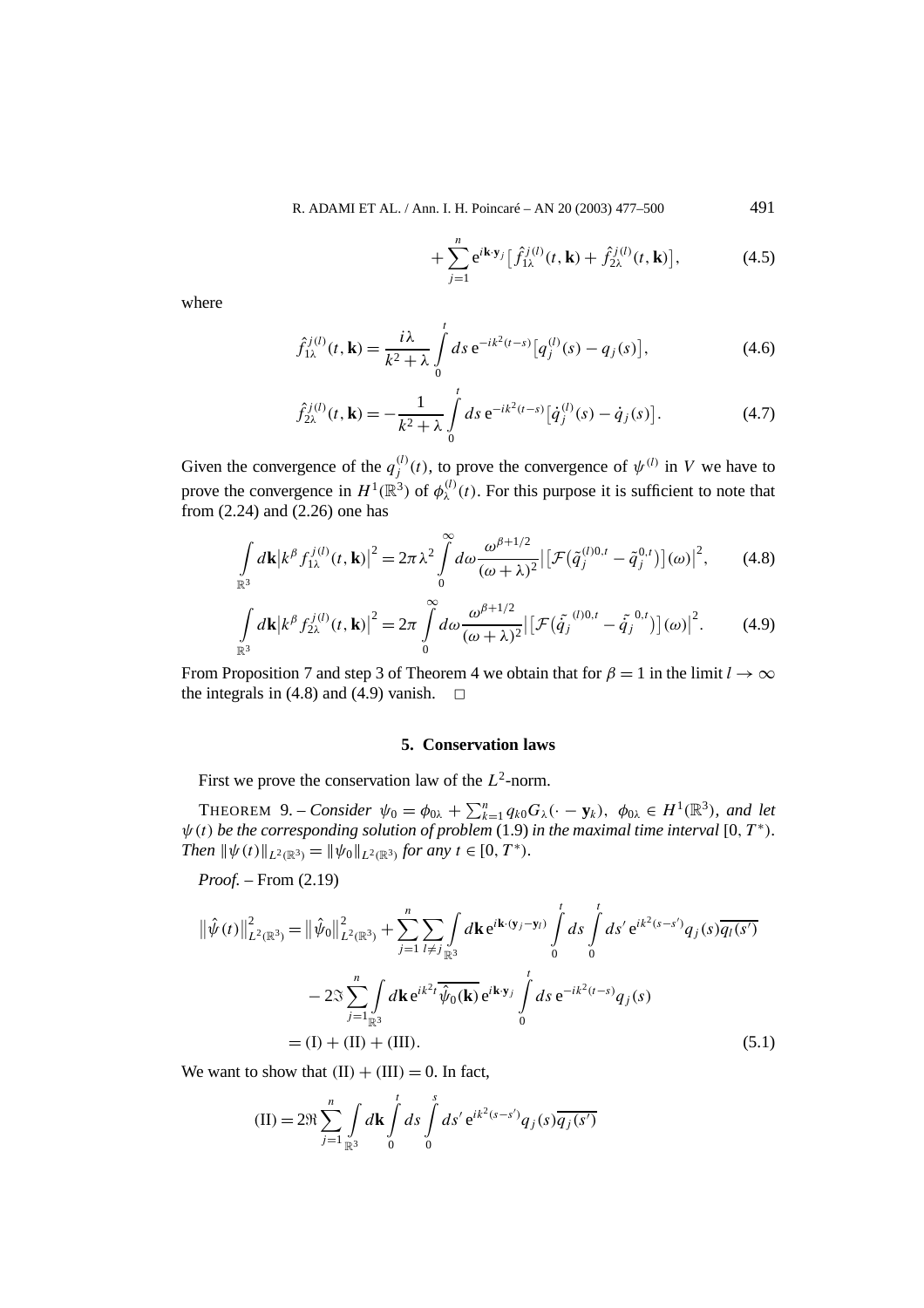+ 
$$
2\Re \sum_{j=1}^{n} \sum_{l \neq j} \int_{\mathbb{R}^3} d\mathbf{k} e^{i\mathbf{k} \cdot (\mathbf{y}_j - \mathbf{y}_l)} \int_{0}^{t} ds \int_{0}^{s} ds' e^{i k^2 (s - s')} q_j(s) \overline{q_l(s')}
$$
 (5.2)  
=  $(\Pi_d) + (\Pi_{nd})$ .

Let us compute separately the diagonal and the non diagonal terms in (5.2)

$$
\begin{split} \n(\mathbf{II}_d) &= -2\Im \sum_{j=1}^n \int_{\mathbb{R}^3} d\mathbf{k} \frac{1}{k^2} \int_0^t ds \int_0^s ds' \overline{q_j(s')} q_j(s) \frac{d}{ds'} e^{ik^2(s-s')} \\ \n&= 4\pi^{3/2} \Im \sqrt{i} \sum_{j=1}^n \overline{q_{j0}} \int_0^t ds \frac{q_j(s)}{\sqrt{s}} \\ \n&+ 4\pi^{3/2} \Im \sqrt{i} \sum_{j=1}^n \int_0^t ds \int_0^s ds' \frac{q_j(s) \overline{\dot{q}_j(s')}}{\sqrt{s-s'}}, \n\end{split} \tag{5.4}
$$

where we have integrated by parts in  $s'$  and exchanged the integrals in  $s$  and  $s'$  with the integral in **k** exploiting the dominated convergence theorem.

Concerning the non diagonal term we have

$$
\begin{split} (\Pi_{nd}) &= 2\Im\sum_{j=1}^{n} \sum_{l\neq j} \int_{0}^{t} ds \int_{0}^{s} ds' \, q_{j}(s) \overline{q_{l}(s')} \frac{d}{ds} \int_{\mathbb{R}^{3}} \frac{d\mathbf{k}}{k^{2}} \, e^{ik^{2}(s-s')} \, e^{i\mathbf{k}\cdot(\mathbf{y}_{j}-\mathbf{y}_{l})} \\ &= 8\pi\Im\sum_{j=1}^{n} \sum_{l\neq j} \frac{1}{|\mathbf{y}_{j}-\mathbf{y}_{l}|} \int_{0}^{t} ds \int_{0}^{s} ds' \, q_{j}(s) \overline{q_{l}(s')} \\ &\times \frac{d}{ds} \int_{0}^{\infty} \frac{dk}{k} \, e^{ik^{2}(s-s')} \sin(k|\mathbf{y}_{j}-\mathbf{y}_{l}|). \end{split} \tag{5.5}
$$

From (3.15),

$$
\begin{split} (\Pi_{nd}) &= 2\pi^{3/2} \Im \sqrt{i} \sum_{j=1}^{n} \sum_{l \neq j} \int_{0}^{t} ds \int_{0}^{s} ds' \, q_{j}(s) \overline{q_{l}(s')} \\ &\times \frac{d}{ds} \int_{s}^{+\infty} d\tau \, \frac{\exp\left(-i\frac{|\mathbf{y}_{j} - \mathbf{y}_{l}|^{2}}{4(\tau - s')}\right)}{(\tau - s')^{3/2}} \\ &= -2\pi^{3/2} \Im \sqrt{i} \sum_{j=1}^{n} \sum_{l \neq j} \int_{0}^{t} ds \int_{0}^{s} ds' \, q_{j}(s) \overline{q_{l}(s')} \frac{\exp\left(-i\frac{|\mathbf{y}_{j} - \mathbf{y}_{l}|^{2}}{4(s - s')}\right)}{(s - s')^{3/2}}. \end{split} \tag{5.6}
$$

Let us analyse *(*III*)*. From (1.13) we have

$$
(III) = -16\pi^{3} \Im \sum_{j=1}^{n} \int_{0}^{t} ds \, q_{j}(s) \overline{[U(s)\psi_{0}](\mathbf{y}_{j})}
$$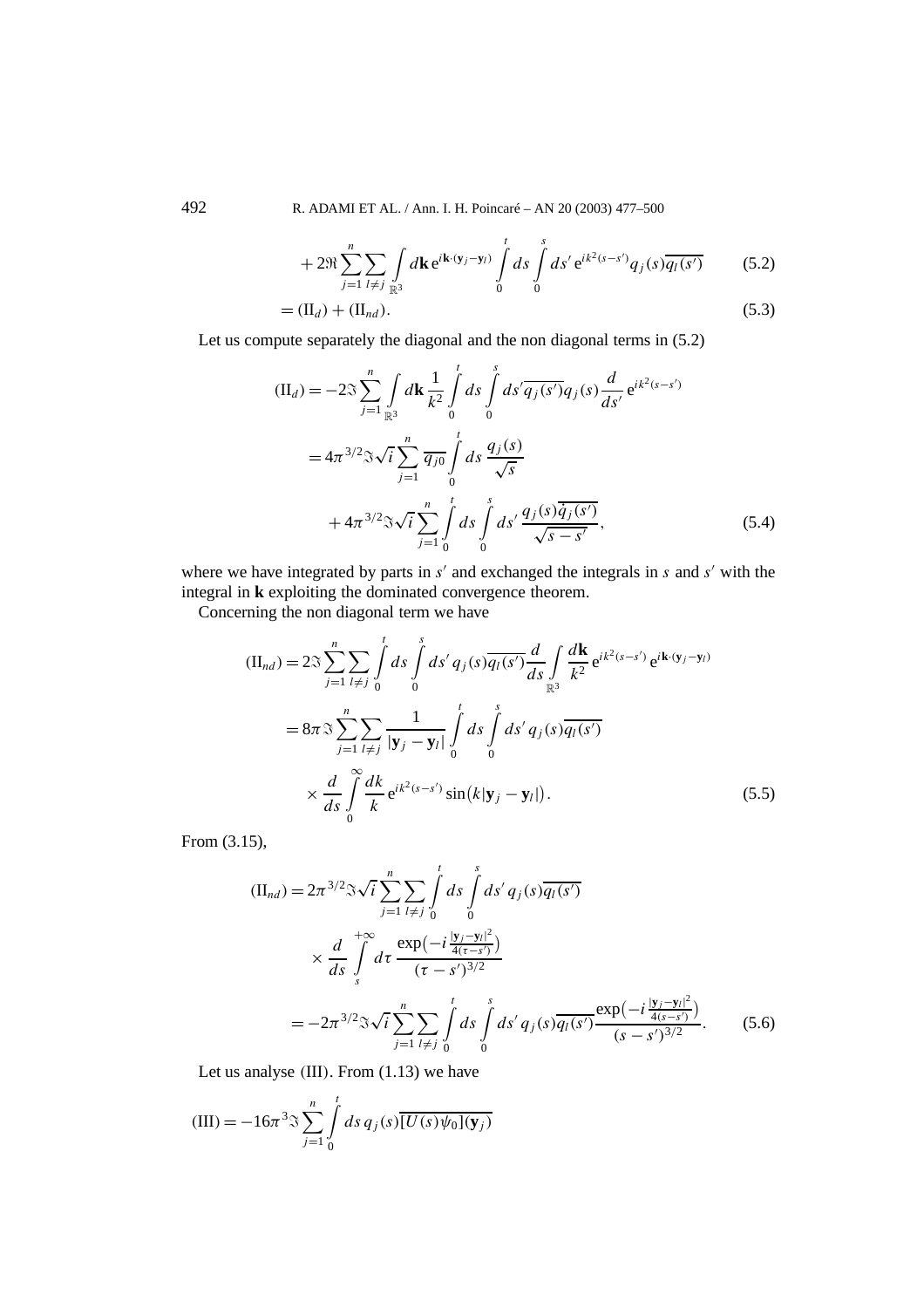$$
= -4\pi^{3/2} \Im \sum_{j=1}^{n} \sqrt{i} \int_{0}^{t} ds \, q_{j}(s) \frac{d}{ds} \int_{0}^{s} ds' \frac{\overline{q_{j}(s')}}{\sqrt{s-s'}} + 4\pi \Im \sum_{j=1}^{n} \sum_{j \neq l} \frac{1}{|\mathbf{y}_{j} - \mathbf{y}_{l}|} \int_{0}^{t} ds \, q_{j}(s) \frac{d}{ds} \int_{0}^{s} \frac{ds'}{\sqrt{s-s'}} \int_{0}^{s'} dt \, \frac{\exp(-i\frac{|\mathbf{y}_{j} - \mathbf{y}_{l}|^{2}}{4(s'-\tau)})}{\sqrt{s'-\tau}} \frac{q_{l}(\tau)}{q_{l}(\tau)}
$$

$$
-16\pi^{3} \Im \sum_{j=1}^{n} \gamma_{j} \int_{0}^{t} ds \, |q_{j}(s)|^{2\sigma_{j}+2}
$$
(5.7)  

$$
= (\mathbf{H}_{1}) + (\mathbf{H}_{2}) + (\mathbf{W}_{1})
$$

 $= (\text{III}_d) + (\text{III}_{nd}) + (\text{IV}).$  (5.8)

Note that  $(IV) = 0$ . Moreover

$$
(IIId) = -4\pi^{3/2} \Im \sqrt{i} \sum_{j=1}^{n} \overline{q_{j0}} \int_{0}^{t} ds \frac{q_{j}(s)}{\sqrt{s}}
$$

$$
-4\pi^{3/2} \Im \sqrt{i} \sum_{j=1}^{n} \int_{0}^{t} ds \int_{0}^{s} ds' \frac{q_{j}(s) \overline{q_{j}(s')}}{\sqrt{s-s'}}.
$$
(5.9)

Then, from (5.4),  $(II_d) + (III_d) = 0$ .

Concerning  $(III_{nd})$ , it is sufficient to recall the Abel inversion formula (3.18) and formula (3.20) to obtain

$$
(\text{III}_{nd}) = 2\pi^{3/2} \Im \sqrt{i} \sum_{j=1}^{n} \sum_{l \neq j} \int_{0}^{t} ds \, q_{j}(s) \int_{0}^{s} ds' \, \frac{\exp(-i\frac{|y_{j} - y_{l}|^{2}}{4(s - s')})}{(s - s')^{3/2}} \, \overline{q_{l}(s')}.\tag{5.10}
$$

Since  $(\Pi_{nd}) + (\Pi_{nd}) = 0$ , the proof is complete.  $\Box$ 

The next step is to define the energy of a solution of our nonlinear evolution problem and then to prove the corresponding conservation law.

**DEFINITION** 10. – *For any*  $\psi \in V$ *, the energy of*  $\psi$  *is defined by:* 

$$
E(\psi) = \|\nabla \phi\|_{L^2(\mathbb{R}^3)}^2 + \sum_{k=1}^n \frac{\gamma_k}{\sigma_k + 1} |q_k|^{2\sigma_k + 2} - \sum_{k < l=1}^n \frac{\Re(q_k \overline{q_l})}{2\pi |\mathbf{y}_k - \mathbf{y}_l|}. \tag{5.11}
$$

THEOREM 11. – *Consider*  $\psi_0 \in V$  *and let*  $\psi(t)$  *be the corresponding solution at time t. Then we have*  $E(\psi_0) = E(\psi(t))$ *.* 

*Proof.* – We compute  $\|\nabla \phi(t)\|_{L^2(\mathbb{R}^3)}^2$  in the Fourier space. An integration by parts yields

$$
\hat{\phi}(t, \mathbf{k}) = \hat{\psi}(t, \mathbf{k}) - \sum_{j=1}^{n} \frac{q_j(t)}{k^2} e^{i\mathbf{k} \cdot \mathbf{y}_j}
$$
  
=  $e^{-ik^2t} \hat{\phi}_0(\mathbf{k}) - \sum_{j=1}^{n} \int_0^t ds \frac{\exp[-ik^2(t-s)]}{k^2} e^{i\mathbf{k} \cdot \mathbf{y}_j} \dot{q}_j(s).$  (5.12)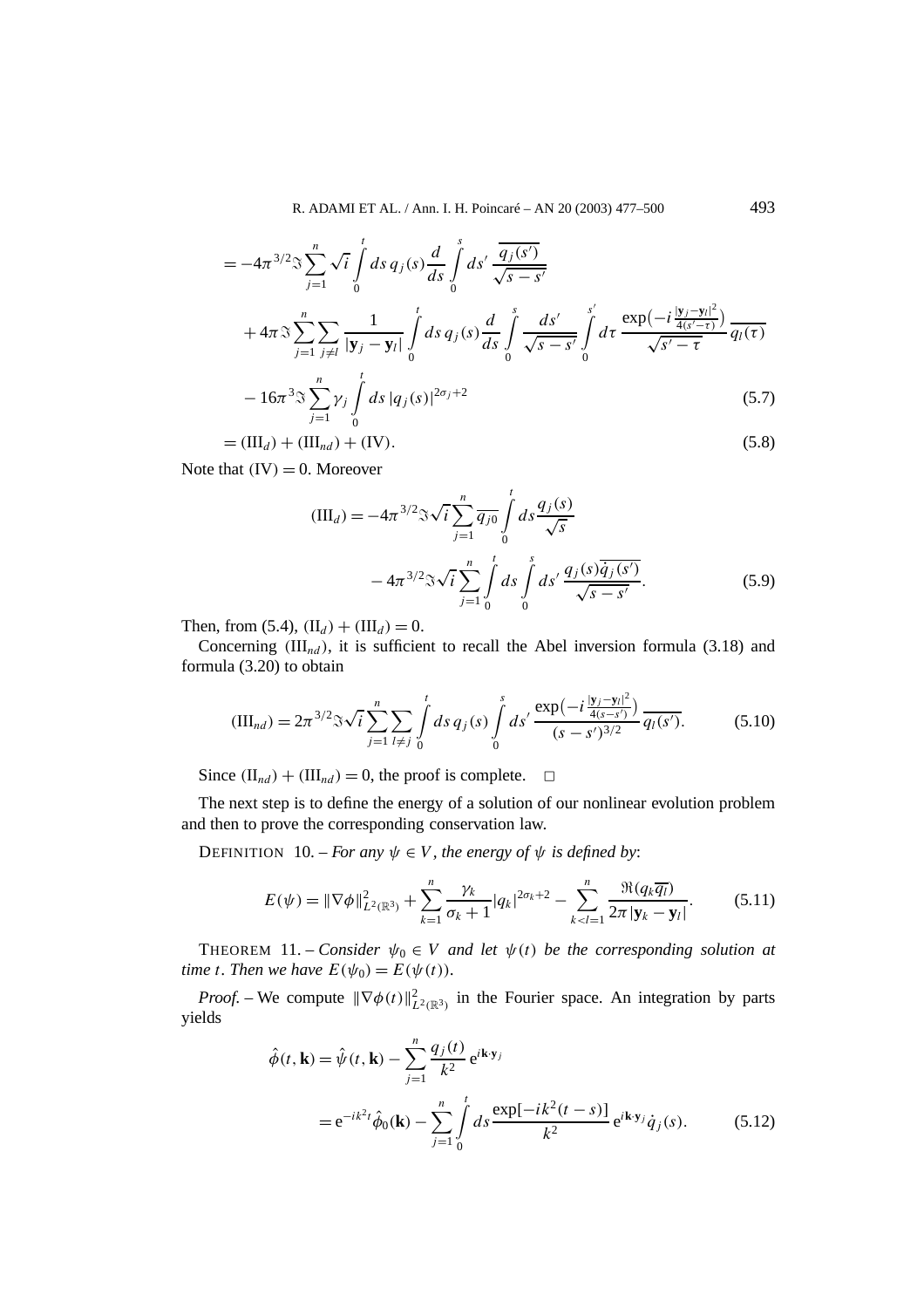Then

$$
\|\widehat{\nabla \phi(t)}\|_{L^{2}(\mathbb{R}^{3})}^{2} = \|\widehat{\nabla \phi_{0}}\|_{L^{2}(\mathbb{R}^{3})}^{2}
$$
  
+ 
$$
\sum_{j=1}^{n} \sum_{l \neq j} \int_{\mathbb{R}^{3}} \frac{d\mathbf{k}}{k^{2}} e^{i\mathbf{k} \cdot (\mathbf{y}_{j} - \mathbf{y}_{l})} \int_{0}^{t} ds \int_{0}^{t} ds' e^{i k^{2} (s - s')} \dot{q}_{j}(s) \overline{\dot{q}_{l}(s')}
$$
  
- 
$$
16\pi^{3} \Re \sum_{j=1}^{n} \int_{0}^{t} ds \dot{q}_{j}(s) \overline{[U(s)\phi_{0}](\mathbf{y}_{j})}
$$
(5.13)  
= (V) + (VI) + (VII).

As in the proof of Theorem 9 we study *(*VI*)* and *(*VII*)* separating the diagonal and nondiagonal terms. Let us define

$$
(VI) = (VI_d) + (VI_{nd}), \t(5.15)
$$

where

$$
(\mathbf{VI}_d) = 4\pi^{3/2} \Re \sqrt{i} \sum_{j=1}^n \int_0^t ds \int_0^s ds' \frac{\dot{q}_j(s) \overline{\dot{q}_j(s')}}{\sqrt{s - s'}}.
$$
(5.16)

Moreover, exchanging the integral in **k** and in *s* by using Lebesgue theorem, and applying formula  $(3.15)$ , we find

$$
(\mathbf{VI}_{nd}) = 4\pi^{3/2} \Re \sqrt{i} \sum_{j=1}^{n} \sum_{l \neq j} \frac{1}{|\mathbf{y}_{j} - \mathbf{y}_{l}|} \int_{0}^{t} ds \int_{0}^{s} ds' \dot{q}_{j}(s) \overline{\dot{q}_{l}(s')} \int_{0}^{\frac{|\mathbf{y}_{j} - \mathbf{y}_{l}|}{\sqrt{s-s'}}} dw e^{-i \frac{w^{2}}{4}}
$$
  
\n
$$
= 2\pi^{3/2} \Re \sqrt{i} \sum_{j=1}^{n} \sum_{l \neq j} \int_{0}^{t} ds \int_{0}^{s} ds' \dot{q}_{j}(s) \overline{\dot{q}_{l}(s')} \int_{-\infty}^{s'} d\tau \frac{\exp(-i \frac{|\mathbf{y}_{j} - \mathbf{y}_{l}|^{2}}{4(s-\tau)})}{(s-\tau)^{3/2}}
$$
  
\n
$$
= 2\pi^{3/2} \Re \sqrt{i} \sum_{j=1}^{n} \sum_{l \neq j} \int_{0}^{t} ds \dot{q}_{j}(s) \overline{\dot{q}_{l}(s)} \int_{-\infty}^{s} d\tau \frac{\exp(-i \frac{|\mathbf{y}_{j} - \mathbf{y}_{l}|^{2}}{4(s-\tau)})}{(s-\tau)^{3/2}}
$$
  
\n
$$
- 2\pi^{3/2} \Re \sqrt{i} \sum_{j=1}^{n} \sum_{l \neq j} \overline{q_{l0}} \int_{0}^{t} ds \dot{q}_{j}(s) \int_{-\infty}^{0} d\tau \frac{\exp(-i \frac{|\mathbf{y}_{j} - \mathbf{y}_{l}|^{2}}{4(s-\tau)})}{(s-\tau)^{3/2}}
$$
  
\n
$$
- 2\pi^{3/2} \Re \sqrt{i} \sum_{j=1}^{n} \sum_{l \neq j} \int_{0}^{t} ds \int_{0}^{s} ds' \dot{q}_{j}(s) \overline{\dot{q}_{l}(s')} \frac{\exp(-i \frac{|\mathbf{y}_{j} - \mathbf{y}_{l}|^{2}}{4(s-\tau)})}{(s-\tau)^{3/2}}.
$$
(5.17)

Let us consider the first term in the r.h.s. of (5.17), which we denote *(*VI*)* .

An explicit computation gives

$$
\int_{-\infty}^{s} d\tau \, \frac{\exp\left(-i\frac{|\mathbf{y}_{j}-\mathbf{y}_{l}|^{2}}{4(s-\tau)}\right)}{(s-\tau)^{3/2}} = 2 \int_{0}^{+\infty} dz \, e^{-i\frac{|\mathbf{y}_{j}-\mathbf{y}_{l}|^{2}}{4}z^{2}} = \frac{2\sqrt{-\pi i}}{|\mathbf{y}_{j}-\mathbf{y}_{l}|}. \tag{5.18}
$$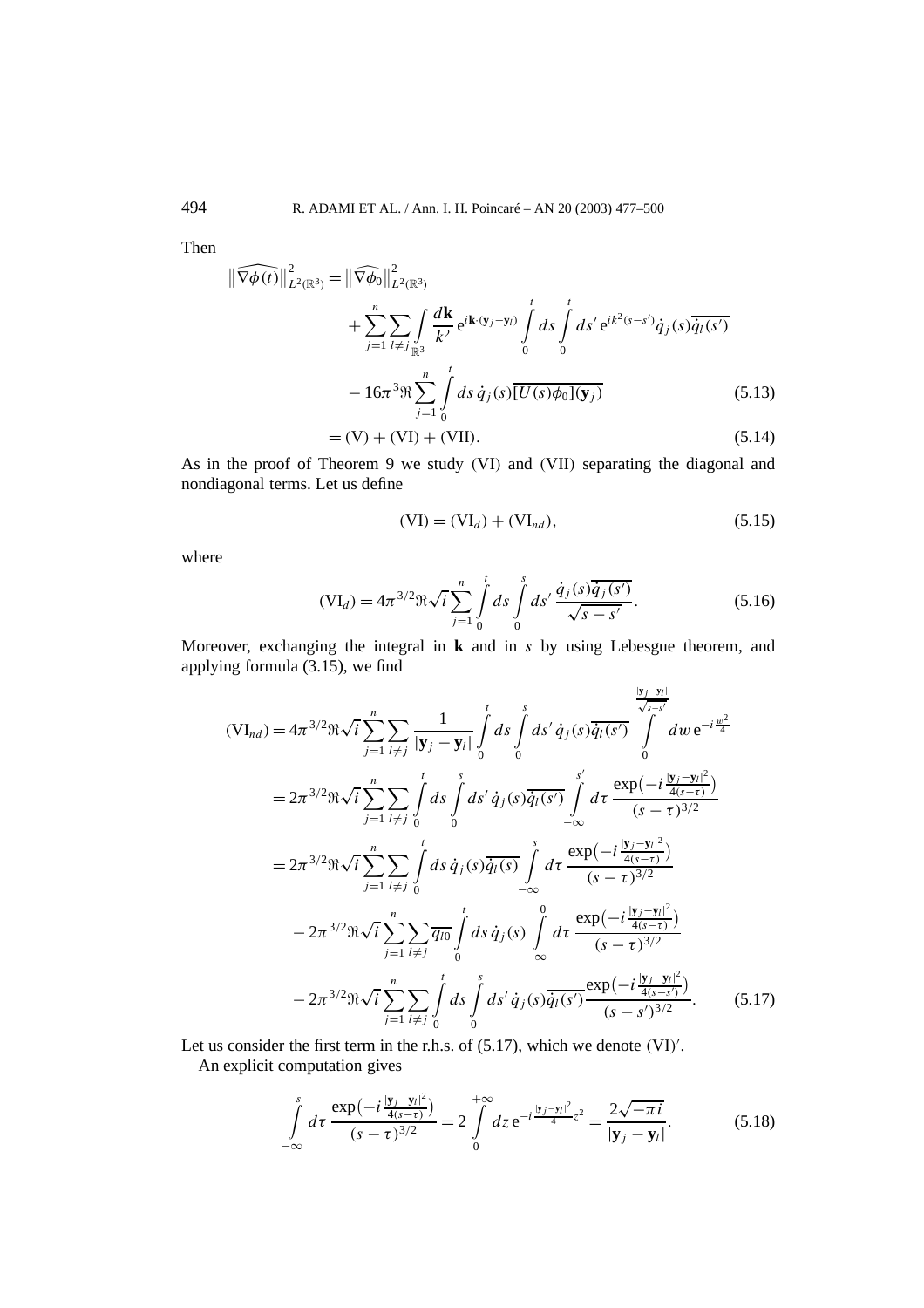Therefore

$$
(\text{VI})' = 4\pi^2 \Re \sum_{j=1}^n \sum_{l \neq j} \frac{1}{|\mathbf{y}_j - \mathbf{y}_l|} \int_0^t ds \, \dot{q}_j(s) \overline{q_l(s)}
$$
  

$$
= 4\pi^2 \Re \sum_{j=1}^n \sum_{l < j} \frac{1}{|\mathbf{y}_j - \mathbf{y}_l|} \int_0^t ds \, \dot{q}_j(s) \overline{q_l(s)}
$$
  

$$
+ 4\pi^2 \Re \sum_{j=1}^n \sum_{l > j} \frac{1}{|\mathbf{y}_j - \mathbf{y}_l|} \int_0^t ds \, \dot{q}_j(s) \overline{q_l(s)}.
$$
(5.19)

Exchanging the role of the indices *l* and *j* and taking the complex conjugate of the second term in the r.h.s. of  $(5.19)$  one has

$$
(\text{VI})' = 4\pi^2 \Re \sum_{j=1}^n \sum_{l \neq j} \frac{1}{|\mathbf{y}_j - \mathbf{y}_l|} \int_0^t ds \left[ \dot{q}_j(s) \overline{q_l(s)} + \overline{\dot{q}_l(s)} q_j(s) \right]
$$
  
=  $4\pi^2 \Re \sum_{j=1}^n \sum_{l \neq j} \frac{1}{|\mathbf{y}_j - \mathbf{y}_l|} \int_0^t ds \left[ q_j(t) \overline{q_l(t)} - q_{j0} \overline{q_{l0}} \right].$  (5.20)

Now let us analyze *(*VII*)* in Eq. (5.14).

Since

$$
\begin{aligned} \left[U(s)\phi_0\right](\mathbf{y}_j) &= \left[U(s)\psi_0\right](\mathbf{y}_j) - \frac{\sqrt{-i}}{4\pi^{3/2}} \frac{q_{j0}}{\sqrt{s}} \\ &- \frac{\sqrt{-i}}{4\pi^{3/2}} \sum_{l \neq j} \frac{q_{l0}}{|\mathbf{y}_j - \mathbf{y}_l|} \int_0^{\frac{|\mathbf{y}_j - \mathbf{y}_l|}{\sqrt{s}}} dw \, \mathrm{e}^{iw^2/4} \end{aligned} \tag{5.21}
$$

from  $(1.13)$  we find

$$
\begin{split}\n\text{(VII)} &= -4\pi^{3/2} \Re \sqrt{i} \sum_{j=1}^{n} \int_{0}^{t} ds \, \dot{q}_{j}(s) \frac{d}{ds} \int_{0}^{s} ds' \frac{\overline{q}_{j}(s')}{\sqrt{s-s'}} \\
&+ 4\pi \Re \sum_{j=1}^{n} \sum_{l \neq j} \frac{1}{|\mathbf{y}_{j} - \mathbf{y}_{l}|} \int_{0}^{t} ds \, \dot{q}_{j}(s) \frac{d}{ds} \int_{0}^{s} \frac{ds'}{\sqrt{s-s'}} \int_{0}^{s'} d\tau \, \frac{\exp(-i\frac{|\mathbf{y}_{j} - \mathbf{y}_{l}|^{2}}{4(s'-\tau)})}{\sqrt{s'-\tau}} \overline{q_{l}(\tau)} \\
&+ 4\pi^{3/2} \Re \sqrt{i} \sum_{j=1}^{n} \overline{q_{j0}} \int_{0}^{t} ds \, \dot{\frac{q}_{j}(s)}{\sqrt{s}} \\
&+ 4\pi^{3/2} \Re \sqrt{i} \sum_{j=1}^{n} \sum_{l \neq j} \int_{0}^{t} ds \, \dot{q}_{j}(s) \int_{0}^{\frac{|\mathbf{y}_{j} - \mathbf{y}_{l}|}{\sqrt{s}}} dw \, e^{-iw^{2}/4}\n\end{split}
$$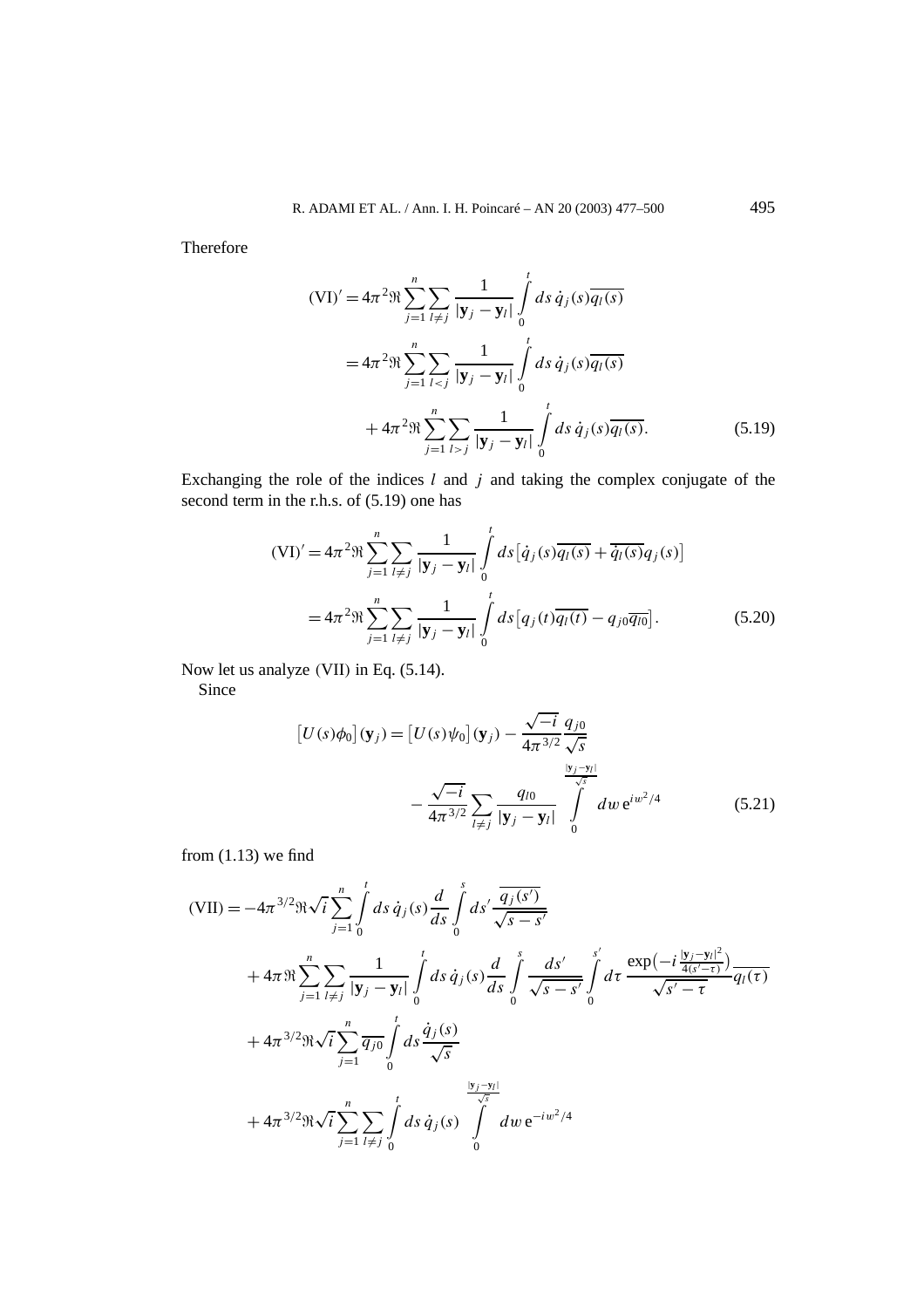$$
-16\pi^3 \Re \sum_{j=1}^n \int_0^t ds \, \dot{q}_j(s) |q_j(s)|^{2\sigma_j} \overline{q_j(s)}
$$
(5.22)

$$
= (VIId) + (VIInd) + (VIII) + (IX) + (X).
$$
 (5.23)

Let us consider  $(VII_d)$ . Performing the derivative in the variable *s* one obtains

$$
(VIId) + (VId) + (VIII) = 0.
$$
 (5.24)

Concerning the nondiagonal terms, from formula (3.18) it is clear that

$$
(\text{VII}_{nd}) = 2\pi^{3/2} \Re \sqrt{i} \sum_{j=1}^{n} \sum_{l \neq j} \int_{0}^{t} ds \int_{0}^{s} ds' \frac{\exp(-i\frac{|\mathbf{y}_{j} - \mathbf{y}_{l}|^{2}}{4(s - s')})}{(s - s')^{3/2}} \dot{q}_{j}(s) \overline{q_{l}(s')}.
$$
(5.25)

Moreover, after a change of variable, one has

$$
(IX) = 2\pi^{3/2} \Re \sqrt{i} \sum_{j=1}^{n} \sum_{l \neq j} \overline{q_{l0}} \int_{0}^{t} ds \, \dot{q}_{j}(s) \int_{-\infty}^{0} d\tau \, \frac{\exp(-i\frac{|y_{j}-y_{l}|^{2}}{4(s-\tau)})}{(s-\tau)^{3/2}}.
$$
 (5.26)

From Eqs. (5.25), (5.26), (5.17), (5.20), we conclude

$$
(VI_{nd}) + (VII_{nd}) + (IX) = (VI)'. \tag{5.27}
$$

Since

$$
\Re\left[ (|f|^{2\sigma} f)' \bar{f} \right] = \frac{2\sigma + 1}{2\sigma + 2} (|f|^{2\sigma + 2})'
$$
\n(5.28)

we obtain

$$
(X) = -16\pi^{3}\Re \sum_{j=1}^{n} \gamma_{j} \left\{ |q_{j}(t)|^{2\sigma_{j}+2} - |q_{j0}|^{2\sigma_{j}+2} - \int_{0}^{t} ds \, q_{j}(s) \frac{d}{ds} [|q_{j}(s)|^{2\sigma_{j}+2} \overline{q_{j}(s)}] \right\}
$$

$$
= (2\pi)^{3} \sum_{j=1}^{n} \frac{\gamma_{j}}{\sigma_{j}+1} [|q_{j0}|^{2\sigma_{j}+2} - |q_{j}(t)|^{2\sigma_{j}+2}]. \tag{5.29}
$$

From (5.14), (5.29), (5.27), we have

$$
\|\nabla\phi(t)\|_{L^{2}(\mathbb{R}^{3})}^{2} = \|\nabla\phi_{0}\|_{L^{2}(\mathbb{R}^{3})}^{2} + \sum_{j=1}^{n} \frac{\gamma_{j}}{\sigma_{j} + 1} \left[|q_{j0}|^{2\sigma_{j} + 2} - |q_{j}(t)|^{2\sigma_{j} + 2}\right] + \frac{1}{2\pi} \sum_{j=1}^{n} \sum_{l \neq j} \frac{1}{|\mathbf{y}_{j} - \mathbf{y}_{l}|} \left\{\Re\left[q_{j}(t)\overline{q_{l}(t)} - q_{j0}\overline{q_{l0}}\right]\right\},
$$
(5.30)

hence conservation of energy is proven.  $\square$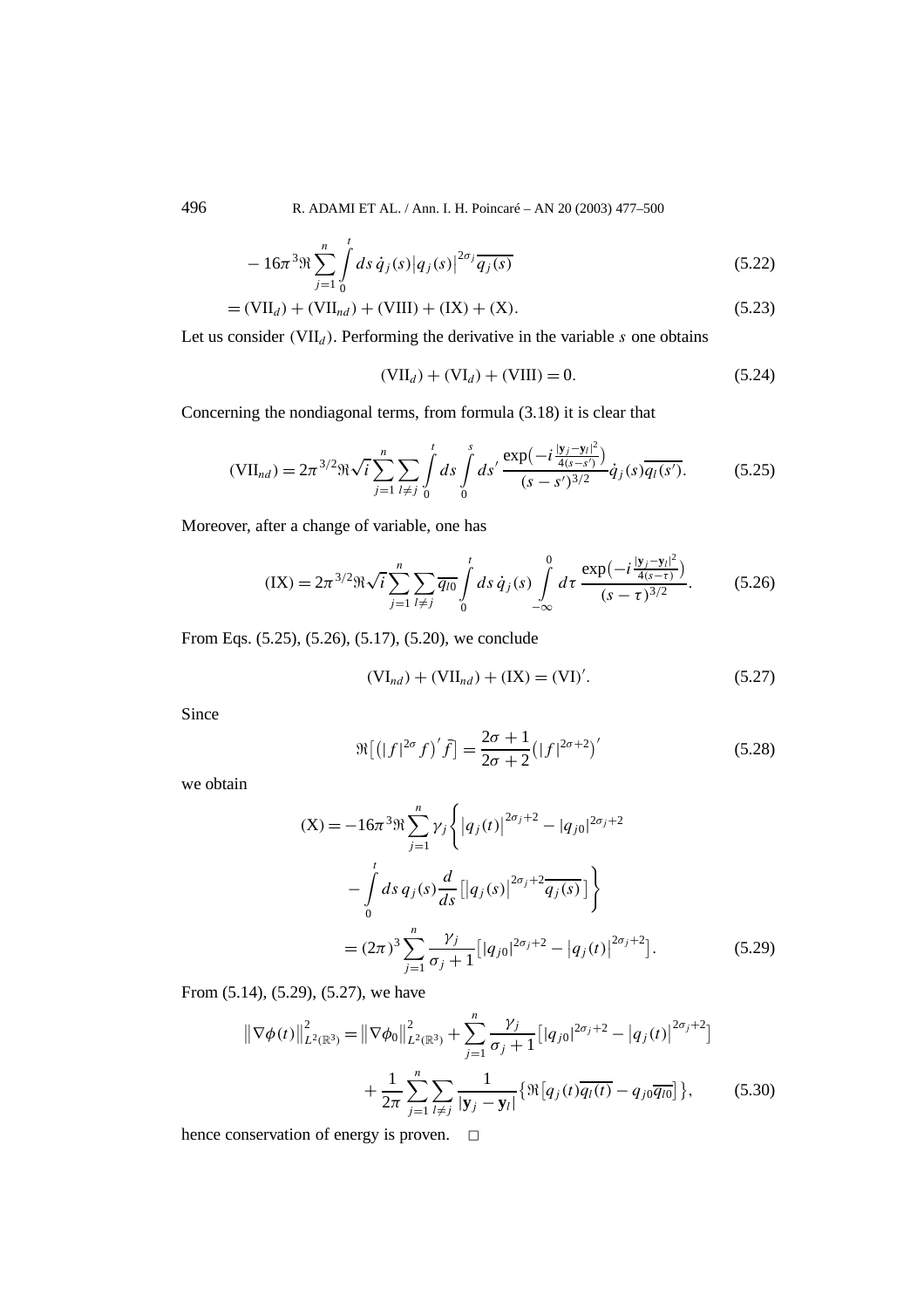#### **6. Global existence**

In this section we show global existence of the solution for any initial datum in the case of repulsive or weakly attractive interactions, i.e. for  $\gamma_i > 0$  or  $\gamma_i < 0$  and  $\sigma_i < 1$ ,  $j = 1, \ldots, n$ . The result is proven in the following theorem:

THEOREM 12. – *If for any index j for which*  $\gamma_i < 0$  *one has*  $\sigma_i < 1$  *then the solution is global in time for any initial datum*  $\psi_0 \in V$ .

*Proof.* – We decompose the initial datum into a regular and a singular part:

$$
\psi_0 = \phi_0 + \sum_{k=1}^n q_{0k} G_0(\cdot - \mathbf{y}_k), \quad \phi_0 \in H^1_{loc}(\mathbb{R}^3), \ \nabla \phi_0 \in L^2(\mathbb{R}^3). \tag{6.1}
$$

We know from Theorem 6 that the same decomposition holds for the solution  $\psi(t)$  at any time *t* in the maximal existence interval  $[0, T^* )$ , namely

$$
\psi(t) = \phi(t) + \sum_{k=1}^{n} q_k(t) G_0(\cdot - \mathbf{y}_k), \quad \phi(t) \in H^1_{loc}(\mathbb{R}^3), \ \nabla \phi(t) \in L^2(\mathbb{R}^3), \ t \in [0, T^*).
$$
\n(6.2)

For any  $t \in [0, T^*$ , let us define the functions  $\xi_i(t)$ :  $\mathbb{R} \longrightarrow \mathbb{C}$ ,  $j = 1, ..., n$ 

$$
\xi_j(t, x) = |x| [T_j^{-1} \psi(t)]^m (|x|), \quad x \in \mathbb{R}, \tag{6.3}
$$

(see definitions (2.4) and (2.2)). One easily sees that

$$
\int_{\mathbb{R}} dx \left| \xi_j(t, x) \right|^2 = 2 \int_{0}^{+\infty} dr \, r^2 \left| \left[ T_j^{-1} \psi(t) \right]^m(r) \right|^2
$$
\n
$$
\leq \frac{1}{2\pi} \left\| T_j^{-1} \psi(t) \right\|_{L^2(\mathbb{R}^3)}^2 = \frac{1}{2\pi} \left\| \psi_0 \right\|_{L^2(\mathbb{R}^3)}^2. \tag{6.4}
$$

Moreover, denoting by  $\xi_j'(t, x)$  the derivative of  $\xi_j(t, x)$  with respect to *x*, we have

$$
\int_{\mathbb{R}} dx \left| \xi_j'(t, x) \right|^2 = 2 \int_{0}^{+\infty} dr \left| \frac{d}{dr} \left\{ r \left[ T_j^{-1} \phi(t) \right]^m(r) + r \sum_{k \neq j} q_k(t) \left[ T_j^{-1} T_k G_0 \right]^m(r) \right\} \right|^2
$$
  

$$
\leq 4 \int_{0}^{\infty} dr \left| \frac{d}{dr} r \left[ T_j^{-1} \phi(t) \right]^m(r) \right|^2
$$
  

$$
+ 4(n-1) \sum_{k \neq j} |q_k(t)|^2 \int_{0}^{\infty} dr \left| \frac{d}{dr} r \left[ T_j^{-1} T_k G_0 \right]^m(r) \right|^2.
$$
 (6.5)

We observe that, for any function  $F \in H^1(\mathbb{R}^3)$  and depending only on the radial coordinate *r*, the following equality holds

$$
\int_{0}^{\infty} dr \left| \frac{d}{dr} r F(r) \right|^{2} = \frac{1}{4\pi} \|\nabla F\|_{L^{2}(\mathbb{R}^{3})}^{2}.
$$
 (6.6)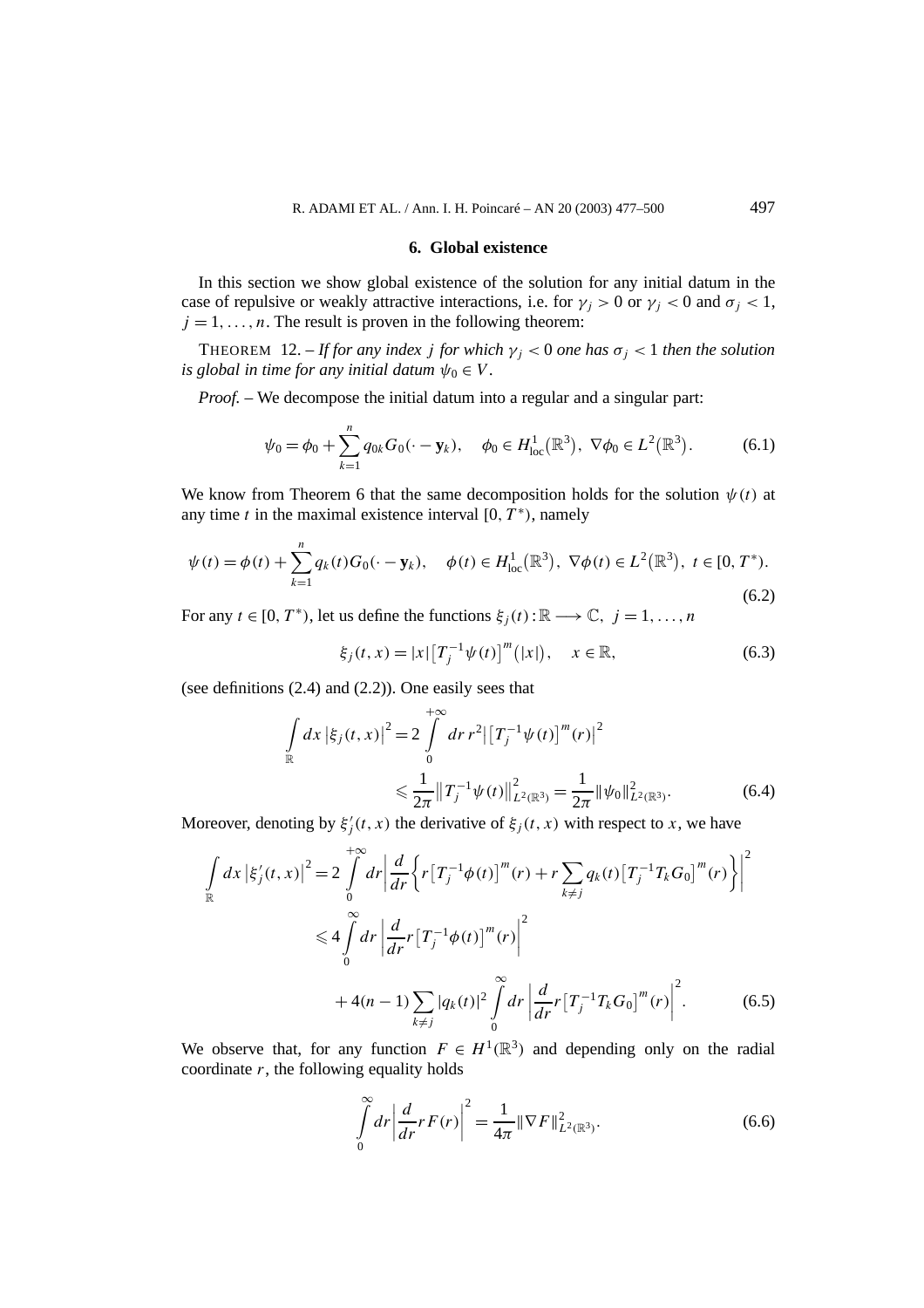Let us consider the first term in the r.h.s. of (6.5). Using equality (6.6) we find

$$
\int_{0}^{\infty} dr \left| \frac{d}{dr} r \left[ T_j^{-1} \phi(t) \right]^m(r) \right|^2 \leq \frac{1}{4\pi} \left\| \nabla \phi(t) \right\|_{L^2(\mathbb{R}^3)}^2. \tag{6.7}
$$

For the second term in (6.5) an explicit computation gives

$$
\left[T_j^{-1}T_kG_0\right]^m(r) = \frac{1}{4\pi|\mathbf{y}_j - \mathbf{y}_k|} \chi_{jk}(r) + \frac{1}{4\pi r} \left(1 - \chi_{jk}(r)\right),\tag{6.8}
$$

where  $\chi_{ik}$  is the characteristic function of the interval  $[0,|\mathbf{y}_i - \mathbf{y}_k|]$ . Using again equality (6.6) we easily get

$$
\int_{0}^{\infty} dr \left| \frac{d}{dr} r \left[ T_j^{-1} T_k G_0 \right]^m(r) \right|^2 = \frac{1}{16\pi^2 |\mathbf{y}_j - \mathbf{y}_k|}.
$$
\n(6.9)

From (6.5), (6.7), (6.9) we conclude

$$
\left\|\xi_j'(t)\right\|_{L^2(\mathbb{R})}^2 \leq \frac{1}{\pi} \left\|\nabla\phi(t)\right\|_{L^2(\mathbb{R}^3)}^2 + \frac{n-1}{4\pi^2} \sum_{k \neq j} \frac{|q_k(t)|^2}{|\mathbf{y}_j - \mathbf{y}_k|} \tag{6.10}
$$

which means  $\xi_i(t) \in H^1(\mathbb{R})$ .

Notice that a straightforward computation in Fourier space gives

$$
|r[T_j^{-1}\phi(t)]^m(r)| \leq C r^{1/2} \|\nabla \phi(t)\|_{L^2(\mathbb{R}^3)}
$$
\n(6.11)

and then from the definition (6.3) we get

$$
q_j(t) = 4\pi \xi_j(t, 0). \tag{6.12}
$$

From the Sobolev inequality and estimates (6.4), (6.10) we derive the following key estimate of the functions *qj*

$$
\sum_{j=1}^{n} |q_j(t)|^4 \leq (4\pi)^4 \sum_{j=1}^{n} ||\xi_j(t)||_{L^2(\mathbb{R})}^2 ||\xi'_j(t)||_{L^2(\mathbb{R})}^2
$$
  

$$
\leq 128\pi^3 ||\psi_0||_{L^2(\mathbb{R}^3)}^2 \left[ \frac{n}{\pi} ||\nabla \phi(t)||_{L^2(\mathbb{R}^3)}^2 + \frac{n-1}{4\pi^2} \sum_{j=1}^{n} \sum_{k \neq j} \frac{|q_k(t)|^2}{|\mathbf{y}_j - \mathbf{y}_k|} \right].
$$
\n(6.13)

Substituting the estimate (6.13) into the conservation law of the energy we find

$$
E(\psi_0) \geq C_1 \sum_{j=1}^n |q_j(t)|^4 + \sum_{\gamma_k > 0} \frac{\gamma_k}{\sigma_k + 1} |q_k(t)|^{2\sigma_k + 2} - \sum_{\gamma_k < 0} \frac{|\gamma_k|}{\sigma_k + 1} |q_k(t)|^{2\sigma_k + 2} - \frac{1}{2\pi} \sum_{l < k} \Re \frac{q_l(t) \overline{q_k(t)}}{|\mathbf{y}_l - \mathbf{y}_k|} - C_2 \sum_{j=1}^n \sum_{k \neq j} \frac{|q_k(t)|^2}{|\mathbf{y}_j - \mathbf{y}_k|},\tag{6.14}
$$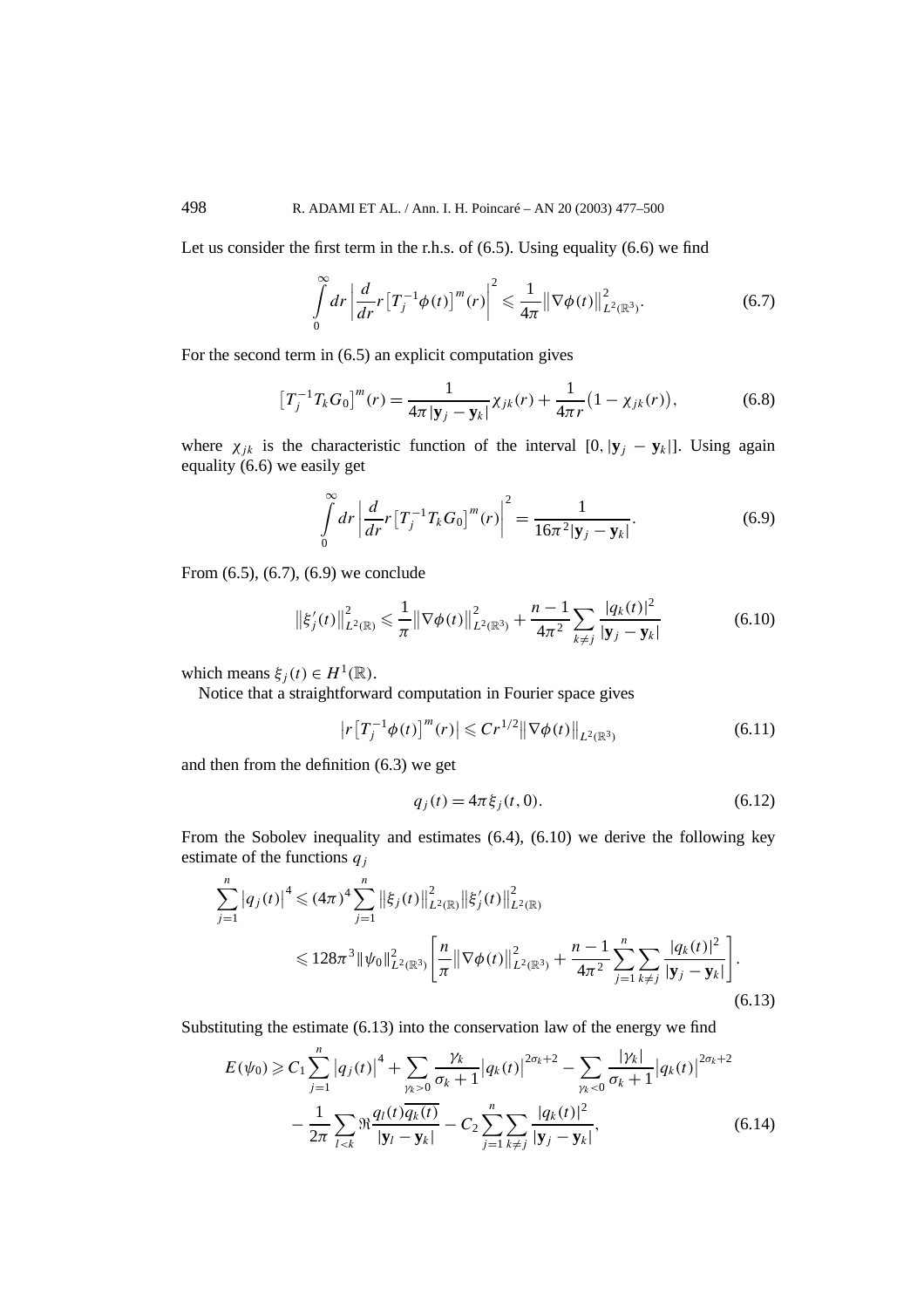where  $C_1$ ,  $C_2$  are positive and time-independent constants.

If we assume that, for some index *j*, there is  $T < \infty$  such that  $\limsup_{t \to T} |q_i(t)| = \infty$ then inequality (6.14) is violated. Hence the solution is global in time and the theorem is proven.  $\Box$ 

*Remark* 3. – From conservation of energy and (6.13) it is clear that the solution blows up at time  $T < \infty$  if and only if  $\limsup_{t \to T} ||\nabla \phi(t)||_{L^2(\mathbb{R}^3)} = \infty$ .

The proof of Theorem 12 cannot be extended to the case in which, for some index *j* , one has  $\gamma_i$  < 0,  $\sigma_i \ge 1$ . In fact, under these assumptions, we conjecture that one can find a class of initial conditions for which the corresponding solutions blow up in finite time.

Some more information are available in the simpler case of a nonlinearity concentrated in a single point.

**PROPOSITION** 13. – *In the case*  $n = 1$ ,  $\sigma_1 = \sigma = 1$ ,  $\gamma_1 = \gamma < 0$ , if  $\|\psi_0\|_{L^2(\mathbb{R}^3)}$ *(***4***π* $\sqrt{2|\gamma|}$ )<sup>-1</sup>*, then the solution*  $\psi(t)$  *is global in time.* 

*Proof.* – Without loss of generality, we choose  $y_1 = 0$  and define:

$$
\xi(t,x) = |x| \big[ \psi(t) \big]^m \big( |x| \big) = |x| \big[ \phi(t) \big]^m \big( |x| \big) + \frac{q(t)}{4\pi}, \quad x \in \mathbb{R}, \ t \in [0, T^*). \tag{6.15}
$$

Following the line of Theorem 12, we obtain

$$
\left\|\xi(t)\right\|_{L^2(\mathbb{R})}^2 \leq \frac{1}{2\pi} \left\|\psi_0\right\|_{L^2(\mathbb{R}^3)}^2, \tag{6.16}
$$

$$
\left\|\xi'(t)\right\|_{L^2(\mathbb{R})}^2 \leq \frac{1}{2\pi} \left\|\nabla\phi(t)\right\|_{L^2(\mathbb{R}^3)}^2, \tag{6.17}
$$

$$
|q(t)|^2 = 16\pi^2 |\xi(t,0)|^2 \leq 16\pi^2 ||\xi(t)||_{L^2(\mathbb{R})} ||\xi'(t)||_{L^2(\mathbb{R})}
$$
  
\$\leq \frac{8\pi}{\psi\_0} ||\psi\_0||\_{L^2(\mathbb{R}^3)} ||\nabla \phi(t)||\_{L^2(\mathbb{R}^3)}. \tag{6.18}

Then

$$
E(\psi_0) = \|\nabla \phi(t)\|_{L^2(\mathbb{R}^3)}^2 - \frac{|\gamma|}{2} |q(t)|^4
$$
  
\n
$$
\geq \|\nabla \phi(t)\|_{L^2(\mathbb{R}^3)}^2 (1 - 32\pi^2 |\gamma| \|\psi_0\|_{L^2(\mathbb{R}^3)}^2).
$$
 (6.19)

If  $\|\psi_0\|_{L^2(\mathbb{R}^3)}^2 < (32\pi^2|\gamma|)^{-1}$ , the solution cannot blow-up, otherwise we would obtain  $E(\psi_0) = +\infty$ .  $\Box$ 

*Remark* 4. – The estimate in proposition 13 on the  $L^2$ -norm is sharp. In fact one can show that the case  $\gamma < 0$ ,  $\sigma = 1$  is critical, i.e. the evolution problem is pseudoconformal invariant (see [3,5,6]). Exploiting this fact one can exhibit a class of blow-up conformal invariant (see [5,5,6]). Exploiting this solutions whose  $L^2$ -norm equals  $(4\pi\sqrt{2|\gamma|})^{-1}$ .

Moreover in the super critical case  $\gamma < 0$ ,  $\sigma > 1$  it is possible to prove that there is blow up at least if the energy is negative.

We plan to give a detailed analysis of the blow up solutions in the case of nonlinearity concentrated in a single point in a forthcoming paper.